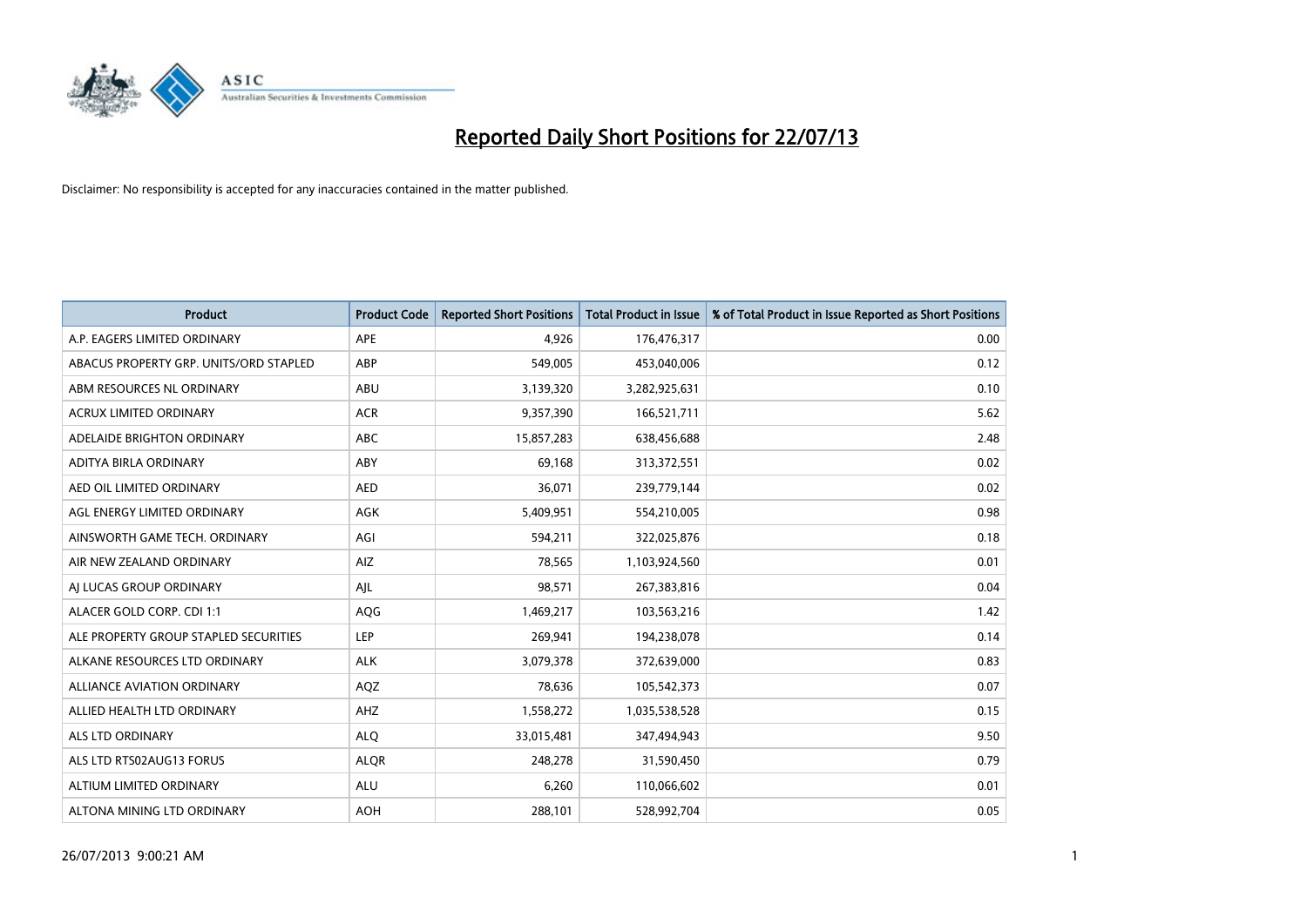

| <b>Product</b>                          | <b>Product Code</b> | <b>Reported Short Positions</b> | <b>Total Product in Issue</b> | % of Total Product in Issue Reported as Short Positions |
|-----------------------------------------|---------------------|---------------------------------|-------------------------------|---------------------------------------------------------|
| ALUMINA LIMITED ORDINARY                | <b>AWC</b>          | 195,525,390                     | 2,806,225,615                 | 6.97                                                    |
| AMALGAMATED HOLDINGS ORDINARY           | AHD                 | 4,793                           | 157,759,109                   | 0.00                                                    |
| AMCOM TELECOMM, ORDINARY                | AMM                 | 2,022,688                       | 244,557,101                   | 0.83                                                    |
| AMCOR LIMITED ORDINARY                  | AMC                 | 3,532,900                       | 1,206,684,923                 | 0.29                                                    |
| AMP LIMITED ORDINARY                    | AMP                 | 22,234,829                      | 2,944,564,649                 | 0.76                                                    |
| AMPELLA MINING ORDINARY                 | <b>AMX</b>          | 365,381                         | 248,000,493                   | 0.15                                                    |
| ANGLOGOLD ASHANTI CDI 5:1               | AGG                 | 1,000                           | 89,207,765                    | 0.00                                                    |
| ANSELL LIMITED ORDINARY                 | <b>ANN</b>          | 11,053,798                      | 130,617,963                   | 8.46                                                    |
| ANTARES ENERGY LTD ORDINARY             | <b>AZZ</b>          | 369,472                         | 255,000,000                   | 0.14                                                    |
| ANZ BANKING GRP LTD ORDINARY            | ANZ                 | 13,156,208                      | 2,743,487,440                 | 0.48                                                    |
| APA GROUP STAPLED SECURITIES            | APA                 | 11,141,788                      | 835,750,807                   | 1.33                                                    |
| APN NEWS & MEDIA ORDINARY               | <b>APN</b>          | 18,271,147                      | 661,526,586                   | 2.76                                                    |
| AQUARIUS PLATINUM. ORDINARY             | <b>AOP</b>          | 9,725,252                       | 486,851,336                   | 2.00                                                    |
| AQUILA RESOURCES ORDINARY               | <b>AQA</b>          | 13,820,002                      | 411,804,442                   | 3.36                                                    |
| ARAFURA RESOURCE LTD ORDINARY           | <b>ARU</b>          | 8,367                           | 441,270,644                   | 0.00                                                    |
| ARB CORPORATION ORDINARY                | ARP                 | 477,876                         | 72,481,302                    | 0.66                                                    |
| ARDENT LEISURE GROUP STAPLED SECURITIES | AAD                 | 4,890,807                       | 397,803,987                   | 1.23                                                    |
| ARENA REIT ORDINARY UNITS               | <b>ARF</b>          | 1,091,670                       | 206,342,963                   | 0.53                                                    |
| ARISTOCRAT LEISURE ORDINARY             | ALL                 | 7,511,160                       | 551,418,047                   | 1.36                                                    |
| ARRIUM LTD ORDINARY                     | ARI                 | 30,946,708                      | 1,355,433,903                 | 2.28                                                    |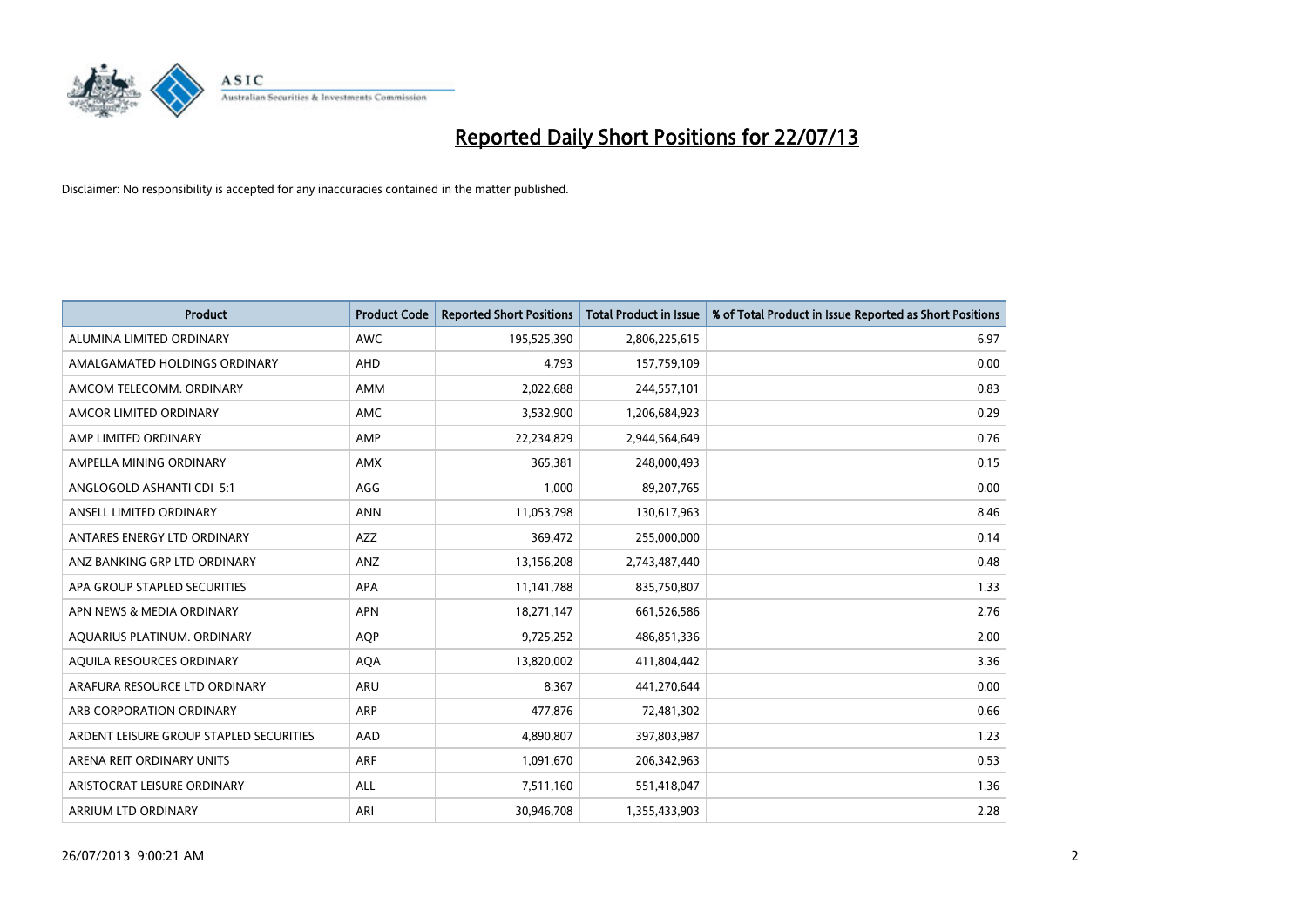

| <b>Product</b>                            | <b>Product Code</b> | <b>Reported Short Positions</b> | <b>Total Product in Issue</b> | % of Total Product in Issue Reported as Short Positions |
|-------------------------------------------|---------------------|---------------------------------|-------------------------------|---------------------------------------------------------|
| ASCIANO LIMITED ORDINARY                  | <b>AIO</b>          | 18,969,550                      | 975,385,664                   | 1.94                                                    |
| ASG GROUP LIMITED ORDINARY                | ASZ                 | 1,606,984                       | 206,720,839                   | 0.78                                                    |
| ASPEN GROUP ORD/UNITS STAPLED             | <b>APZ</b>          | 296,212                         | 1,192,665,422                 | 0.02                                                    |
| ASTRO JAP PROP GROUP STAPLED US PROHIBIT. | AJA                 | 6,818                           | 67,211,752                    | 0.01                                                    |
| ASX LIMITED ORDINARY                      | ASX                 | 2,480,494                       | 193,595,162                   | 1.28                                                    |
| ATLAS IRON LIMITED ORDINARY               | AGO                 | 34,292,189                      | 909,718,409                   | 3.77                                                    |
| AURIZON HOLDINGS LTD ORDINARY             | AZJ                 | 3,186,931                       | 2,137,284,503                 | 0.15                                                    |
| AURORA OIL & GAS ORDINARY                 | <b>AUT</b>          | 7,465,576                       | 447,885,778                   | 1.67                                                    |
| AUSDRILL LIMITED ORDINARY                 | <b>ASL</b>          | 20,841,590                      | 312,277,224                   | 6.67                                                    |
| AUSENCO LIMITED ORDINARY                  | AAX                 | 1,469,935                       | 123,527,574                   | 1.19                                                    |
| AUSTAL LIMITED ORDINARY                   | ASB                 | 272,533                         | 346,007,639                   | 0.08                                                    |
| AUSTBROKERS HOLDINGS ORDINARY             | <b>AUB</b>          | 40,204                          | 58,148,980                    | 0.07                                                    |
| AUSTIN ENGINEERING ORDINARY               | ANG                 | 301,868                         | 73,164,403                    | 0.41                                                    |
| AUSTRALAND PROPERTY STAPLED SECURITY      | <b>ALZ</b>          | 1,016,225                       | 578,324,670                   | 0.18                                                    |
| AUSTRALIAN AGRICULT, ORDINARY             | <b>AAC</b>          | 2,504,085                       | 313,113,358                   | 0.80                                                    |
| AUSTRALIAN EDUCATION UNITS                | <b>AEU</b>          | 10,000                          | 175,465,397                   | 0.01                                                    |
| AUSTRALIAN FOUNDAT. ORDINARY              | AFI                 | 2,000                           | 1,037,326,459                 | 0.00                                                    |
| AUSTRALIAN INFR LTD ORDINARY              | <b>AIX</b>          | 30,427                          | 620,733,944                   | 0.00                                                    |
| AUSTRALIAN PHARM, ORDINARY                | API                 | 305,023                         | 488,115,883                   | 0.06                                                    |
| AUTOMOTIVE HOLDINGS ORDINARY              | AHE                 | 819,262                         | 260,579,682                   | 0.31                                                    |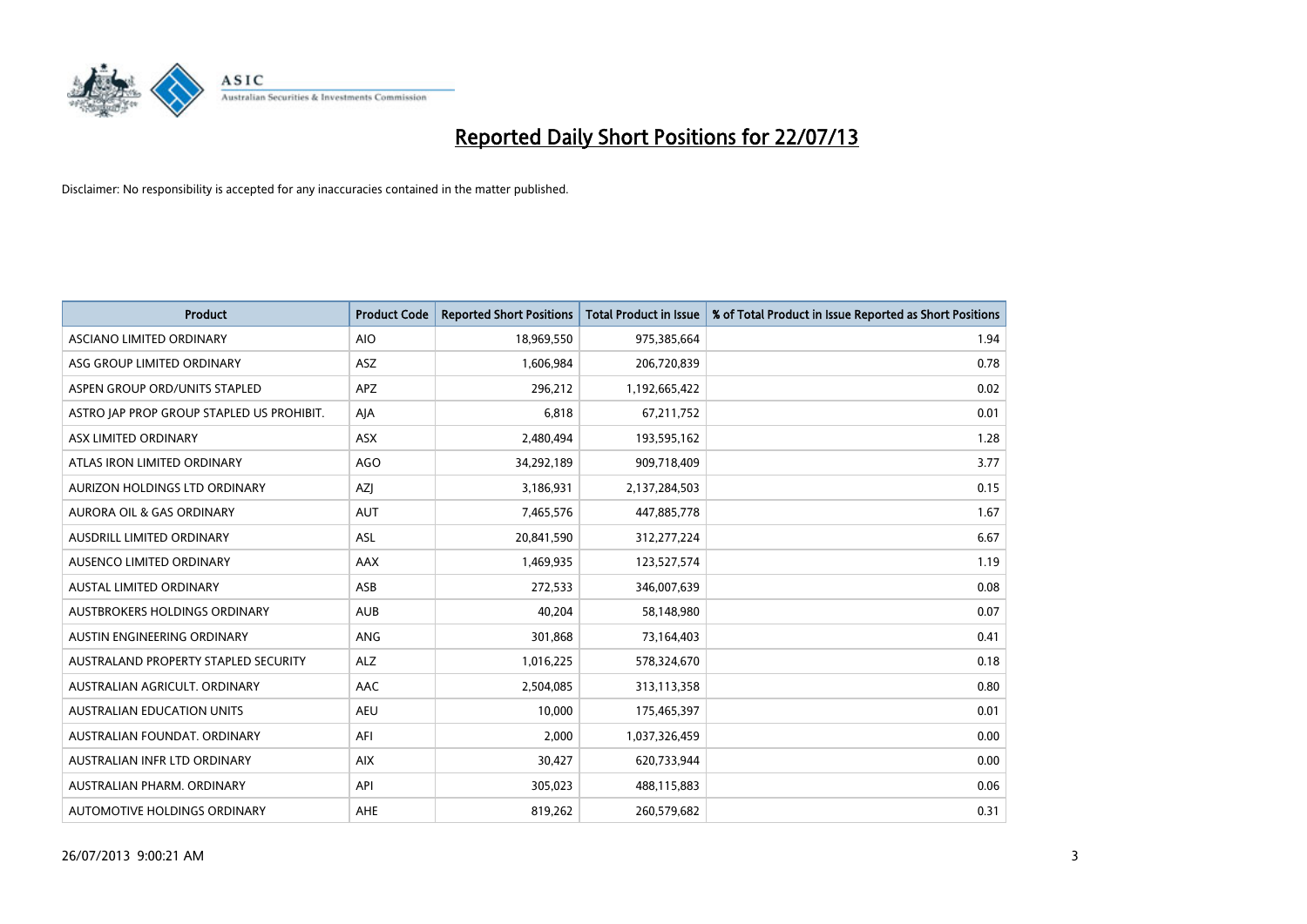

| <b>Product</b>                         | <b>Product Code</b> | <b>Reported Short Positions</b> | <b>Total Product in Issue</b> | % of Total Product in Issue Reported as Short Positions |
|----------------------------------------|---------------------|---------------------------------|-------------------------------|---------------------------------------------------------|
| AVIENNINGS LIMITED ORDINARY            | <b>AVJ</b>          | 2,191,391                       | 384,423,851                   | 0.57                                                    |
| AWE LIMITED ORDINARY                   | AWE                 | 1,253,556                       | 522,116,985                   | 0.24                                                    |
| <b>BANDANNA ENERGY ORDINARY</b>        | <b>BND</b>          | 23,441,345                      | 528,481,199                   | 4.44                                                    |
| BANK OF QUEENSLAND. ORDINARY           | <b>BOQ</b>          | 7,535,771                       | 319,809,993                   | 2.36                                                    |
| <b>BASE RES LIMITED ORDINARY</b>       | <b>BSE</b>          | 3,946,811                       | 561,840,029                   | 0.70                                                    |
| BATHURST RES NZ LTD ORDINARY           | <b>BRL</b>          | 42,594,236                      | 699,247,997                   | 6.09                                                    |
| <b>BC IRON LIMITED ORDINARY</b>        | <b>BCI</b>          | 384,802                         | 123,453,630                   | 0.31                                                    |
| BEACH ENERGY LIMITED ORDINARY          | <b>BPT</b>          | 22,442,335                      | 1,269,399,183                 | 1.77                                                    |
| BEADELL RESOURCE LTD ORDINARY          | <b>BDR</b>          | 64,756,835                      | 788,277,280                   | 8.21                                                    |
| <b>BEGA CHEESE LTD ORDINARY</b>        | <b>BGA</b>          | 49,164                          | 151,866,050                   | 0.03                                                    |
| BENDIGO AND ADELAIDE ORDINARY          | <b>BEN</b>          | 14,587,223                      | 407,197,451                   | 3.58                                                    |
| BERKELEY RESOURCES ORDINARY            | <b>BKY</b>          | 595,652                         | 179,393,323                   | 0.33                                                    |
| <b>BHP BILLITON LIMITED ORDINARY</b>   | <b>BHP</b>          | 8,895,244                       | 3,211,691,105                 | 0.28                                                    |
| <b>BILLABONG ORDINARY</b>              | <b>BBG</b>          | 14,939,886                      | 478,944,292                   | 3.12                                                    |
| <b>BLACKMORES LIMITED ORDINARY</b>     | <b>BKL</b>          | 4,982                           | 16,973,764                    | 0.03                                                    |
| BLACKTHORN RESOURCES ORD US PROHIBITED | <b>BTR</b>          | 409,996                         | 164,285,950                   | 0.25                                                    |
| BLUESCOPE STEEL LTD ORDINARY           | <b>BSL</b>          | 4,534,158                       | 558,243,305                   | 0.81                                                    |
| <b>BOART LONGYEAR ORDINARY</b>         | <b>BLY</b>          | 40,863,102                      | 461,163,412                   | 8.86                                                    |
| <b>BORAL LIMITED, ORDINARY</b>         | <b>BLD</b>          | 49,188,490                      | 774,000,641                   | 6.36                                                    |
| <b>BRADKEN LIMITED ORDINARY</b>        | <b>BKN</b>          | 14,619,882                      | 169,240,662                   | 8.64                                                    |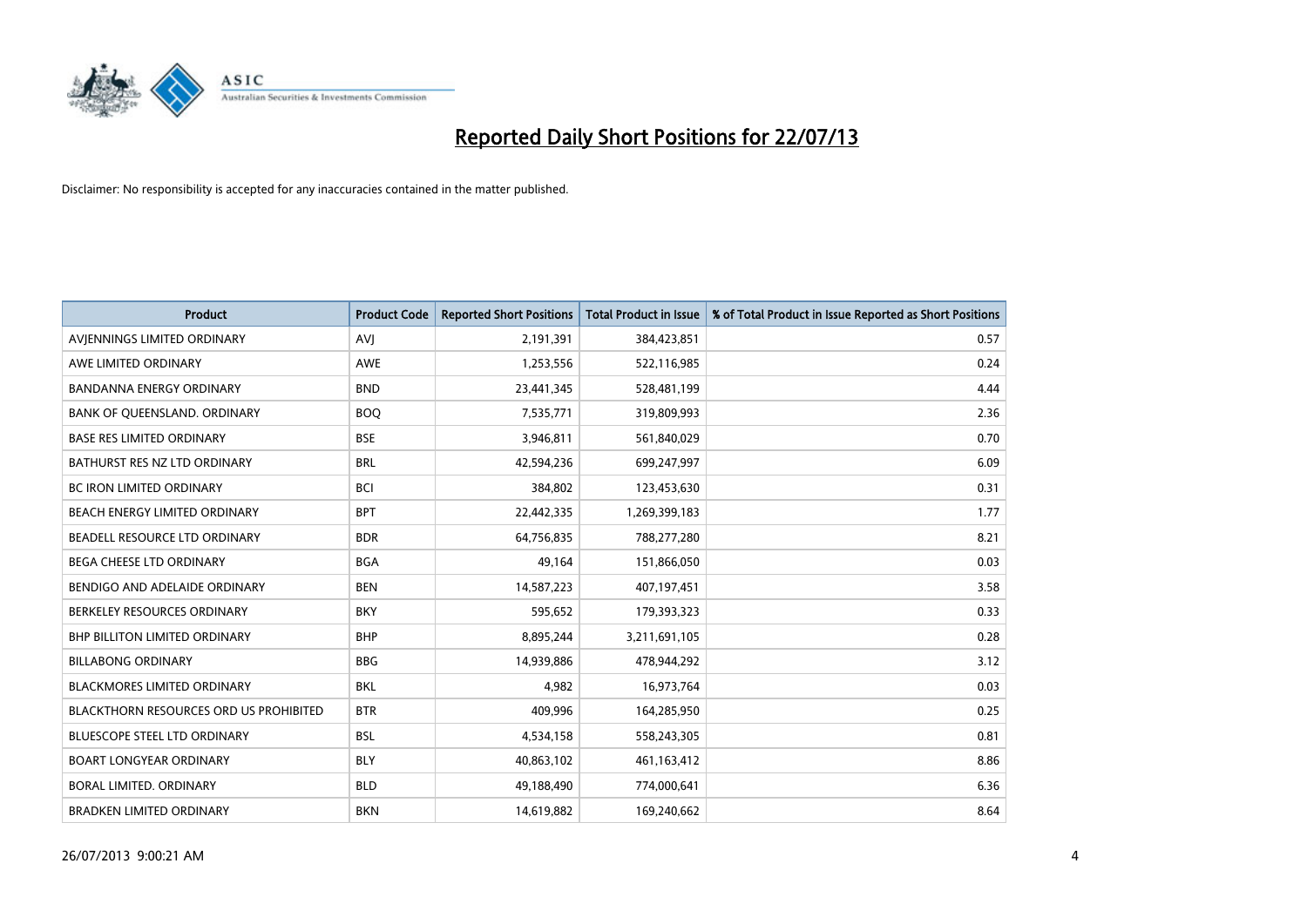

| <b>Product</b>                       | <b>Product Code</b> | <b>Reported Short Positions</b> | <b>Total Product in Issue</b> | % of Total Product in Issue Reported as Short Positions |
|--------------------------------------|---------------------|---------------------------------|-------------------------------|---------------------------------------------------------|
| <b>BRAMBLES LIMITED ORDINARY</b>     | <b>BXB</b>          | 2,229,706                       | 1,557,418,757                 | 0.14                                                    |
| BREVILLE GROUP LTD ORDINARY          | <b>BRG</b>          | 6,440,487                       | 130,095,322                   | 4.95                                                    |
| <b>BRICKWORKS LIMITED ORDINARY</b>   | <b>BKW</b>          | 6,121                           | 147,818,132                   | 0.00                                                    |
| <b>BROCKMAN MINING LTD ORDINARY</b>  | <b>BCK</b>          | 90,995                          | 7,894,482,131                 | 0.00                                                    |
| BT INVESTMENT MNGMNT ORDINARY        | <b>BTT</b>          | 73,792                          | 278,100,237                   | 0.03                                                    |
| <b>BUCCANEER ENERGY LTD ORDINARY</b> | <b>BCC</b>          | 500,000                         | 2,398,671,956                 | 0.02                                                    |
| <b>BURU ENERGY ORDINARY</b>          | <b>BRU</b>          | 16,426,800                      | 274,036,429                   | 5.99                                                    |
| <b>BWP TRUST ORDINARY UNITS</b>      | <b>BWP</b>          | 6,124,916                       | 537,753,954                   | 1.14                                                    |
| <b>CABCHARGE AUSTRALIA ORDINARY</b>  | CAB                 | 11,462,863                      | 120,430,683                   | 9.52                                                    |
| CALTEX AUSTRALIA ORDINARY            | <b>CTX</b>          | 2,024,493                       | 270,000,000                   | 0.75                                                    |
| CAPE LAMBERT RES LTD ORDINARY        | <b>CFE</b>          | 19,764                          | 679,691,942                   | 0.00                                                    |
| CARABELLA RES LTD ORDINARY           | <b>CLR</b>          | 100,000                         | 152,361,547                   | 0.07                                                    |
| <b>CARBON ENERGY ORDINARY</b>        | <b>CNX</b>          | 4,533                           | 786,889,705                   | 0.00                                                    |
| <b>CARDNO LIMITED ORDINARY</b>       | CDD                 | 11,116,457                      | 143,726,327                   | 7.73                                                    |
| <b>CARINDALE PROPERTY UNIT</b>       | <b>CDP</b>          | 1,560                           | 70,000,000                    | 0.00                                                    |
| CARNARVON PETROLEUM ORDINARY         | <b>CVN</b>          | 39,246                          | 934,109,501                   | 0.00                                                    |
| CARSALES.COM LTD ORDINARY            | <b>CRZ</b>          | 2,154,599                       | 236,201,964                   | 0.91                                                    |
| CASH CONVERTERS ORDINARY             | CCV                 | 3,011,473                       | 423,861,025                   | 0.71                                                    |
| CEDAR WOODS PROP. ORDINARY           | <b>CWP</b>          | 65,281                          | 73,359,551                    | 0.09                                                    |
| CENTAURUS METALS LTD ORDINARY        | <b>CTM</b>          | 58,000                          | 195,747,919                   | 0.03                                                    |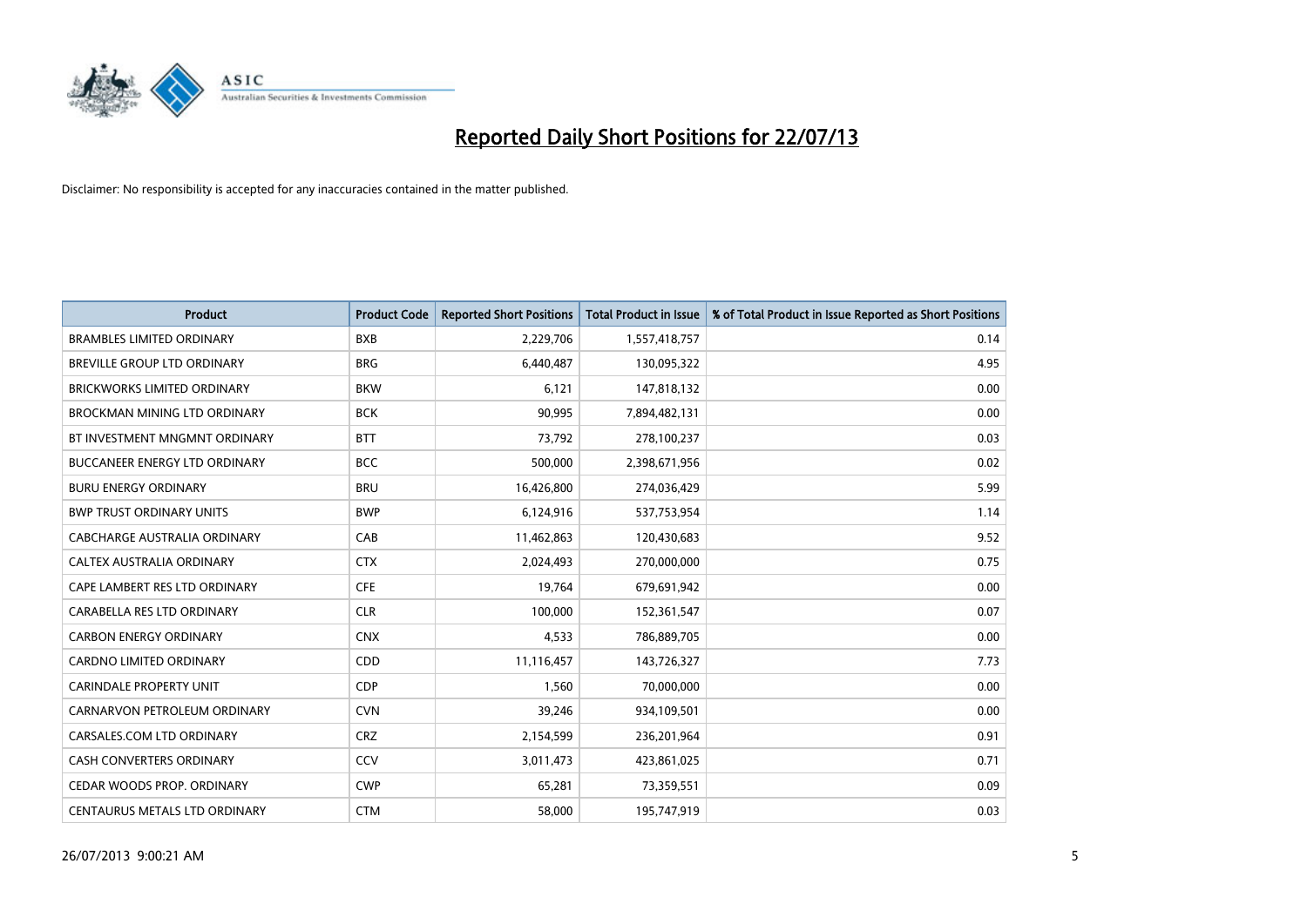

| <b>Product</b>                          | <b>Product Code</b> | <b>Reported Short Positions</b> | <b>Total Product in Issue</b> | % of Total Product in Issue Reported as Short Positions |
|-----------------------------------------|---------------------|---------------------------------|-------------------------------|---------------------------------------------------------|
| CENTRAL PETROLEUM ORDINARY              | <b>CTP</b>          | 763,303                         | 1,440,078,845                 | 0.05                                                    |
| CERAMIC FUEL CELLS ORDINARY             | <b>CFU</b>          | 409,842                         | 1,591,941,620                 | 0.03                                                    |
| CFS RETAIL TRUST GRP STAPLED SECURITIES | <b>CFX</b>          | 59,513,910                      | 2,828,495,659                 | 2.10                                                    |
| CHALLENGER DIV.PRO. STAPLED UNITS       | <b>CDI</b>          | 2,491                           | 214,101,013                   | 0.00                                                    |
| <b>CHALLENGER LIMITED ORDINARY</b>      | <b>CGF</b>          | 2,776,456                       | 530,862,585                   | 0.52                                                    |
| CHANDLER MACLEOD LTD ORDINARY           | <b>CMG</b>          | 291,876                         | 469,679,390                   | 0.06                                                    |
| CHARTER HALL GROUP STAPLED US PROHIBIT. | <b>CHC</b>          | 402,405                         | 302,262,312                   | 0.13                                                    |
| <b>CHARTER HALL RETAIL UNITS</b>        | <b>CQR</b>          | 3,154,349                       | 337,582,974                   | 0.93                                                    |
| <b>CHORUS LIMITED ORDINARY</b>          | <b>CNU</b>          | 52,889                          | 389,299,049                   | 0.01                                                    |
| CITIGOLD CORP LTD ORDINARY              | <b>CTO</b>          | 153,427                         | 1,352,907,765                 | 0.01                                                    |
| <b>CLOUGH LIMITED ORDINARY</b>          | <b>CLO</b>          | 7,015,651                       | 777,090,670                   | 0.90                                                    |
| COAL OF AFRICA LTD ORDINARY             | <b>CZA</b>          | 99,926                          | 1,048,368,613                 | 0.01                                                    |
| <b>COALSPUR MINES LTD ORDINARY</b>      | <b>CPL</b>          | 9,651,504                       | 641,244,435                   | 1.51                                                    |
| COCA-COLA AMATIL ORDINARY               | <b>CCL</b>          | 9,488,060                       | 763,590,249                   | 1.24                                                    |
| <b>COCHLEAR LIMITED ORDINARY</b>        | <b>COH</b>          | 4,569,585                       | 57,040,932                    | 8.01                                                    |
| <b>COCKATOO COAL ORDINARY</b>           | COK                 | 9,326,798                       | 1,021,101,465                 | 0.91                                                    |
| CODAN LIMITED ORDINARY                  | <b>CDA</b>          | 615,254                         | 176,926,104                   | 0.35                                                    |
| <b>COFFEY INTERNATIONAL ORDINARY</b>    | <b>COF</b>          | 41,002                          | 255,833,165                   | 0.02                                                    |
| COLLINS FOODS LTD ORDINARY              | <b>CKF</b>          | 533,770                         | 93,000,003                    | 0.57                                                    |
| COMMONWEALTH BANK, ORDINARY             | <b>CBA</b>          | 12,202,548                      | 1,611,928,836                 | 0.76                                                    |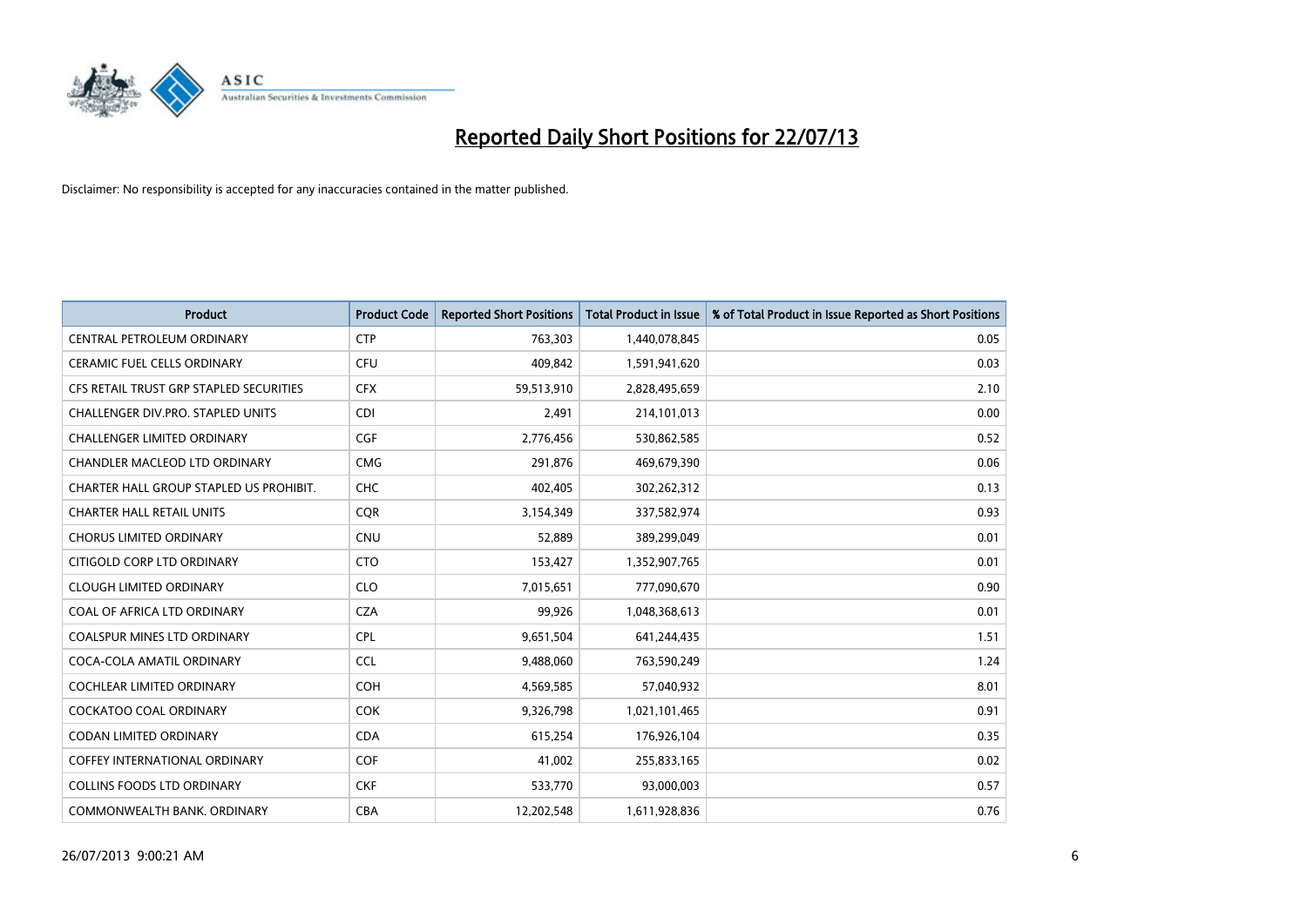

| <b>Product</b>                          | <b>Product Code</b> | <b>Reported Short Positions</b> | <b>Total Product in Issue</b> | % of Total Product in Issue Reported as Short Positions |
|-----------------------------------------|---------------------|---------------------------------|-------------------------------|---------------------------------------------------------|
| <b>COMMONWEALTH PROP ORDINARY UNITS</b> | <b>CPA</b>          | 45,139,744                      | 2,347,003,413                 | 1.92                                                    |
| <b>COMPASS RESOURCES ORDINARY</b>       | <b>CMR</b>          | 7,472                           | 1,403,744,100                 | 0.00                                                    |
| COMPUTERSHARE LTD ORDINARY              | <b>CPU</b>          | 7,592,272                       | 556,203,079                   | 1.37                                                    |
| <b>CORP TRAVEL LIMITED ORDINARY</b>     | <b>CTD</b>          | 203,593                         | 78,081,184                    | 0.26                                                    |
| <b>CREDIT CORP GROUP ORDINARY</b>       | <b>CCP</b>          | 43,418                          | 45,932,899                    | 0.09                                                    |
| <b>CROMWELL PROP STAPLED SECURITIES</b> | <b>CMW</b>          | 714,202                         | 1,713,721,456                 | 0.04                                                    |
| <b>CROWN LIMITED ORDINARY</b>           | <b>CWN</b>          | 3,151,453                       | 728,394,185                   | 0.43                                                    |
| <b>CSG LIMITED ORDINARY</b>             | <b>CSV</b>          | 222,691                         | 278,155,477                   | 0.08                                                    |
| <b>CSL LIMITED ORDINARY</b>             | <b>CSL</b>          | 1,719,181                       | 487,091,966                   | 0.35                                                    |
| <b>CSR LIMITED ORDINARY</b>             | <b>CSR</b>          | 36,287,618                      | 506,000,315                   | 7.17                                                    |
| <b>CUDECO LIMITED ORDINARY</b>          | CDU                 | 6,816,378                       | 205,017,174                   | 3.32                                                    |
| DART ENERGY LTD ORDINARY                | <b>DTE</b>          | 14,545,244                      | 878,789,752                   | 1.66                                                    |
| DATA#3 LIMITED ORDINARY                 | <b>DTL</b>          | 128,105                         | 153,974,950                   | 0.08                                                    |
| DAVID JONES LIMITED ORDINARY            | <b>DJS</b>          | 60,914,552                      | 535,002,401                   | 11.39                                                   |
| <b>DECMIL GROUP LIMITED ORDINARY</b>    | <b>DCG</b>          | 4,487,565                       | 168,203,219                   | 2.67                                                    |
| DEEP YELLOW LIMITED ORDINARY            | <b>DYL</b>          | 100,002                         | 1,562,794,247                 | 0.01                                                    |
| DEXUS PROPERTY GROUP STAPLED UNITS      | <b>DXS</b>          | 13,976,805                      | 4,701,957,390                 | 0.30                                                    |
| DISCOVERY METALS LTD ORDINARY           | <b>DML</b>          | 11,855,613                      | 486,986,451                   | 2.43                                                    |
| DOMINO PIZZA ENTERPR ORDINARY           | <b>DMP</b>          | 314,513                         | 70,192,674                    | 0.45                                                    |
| DORAY MINERALS LTD ORDINARY             | <b>DRM</b>          | 57,921                          | 141,866,768                   | 0.04                                                    |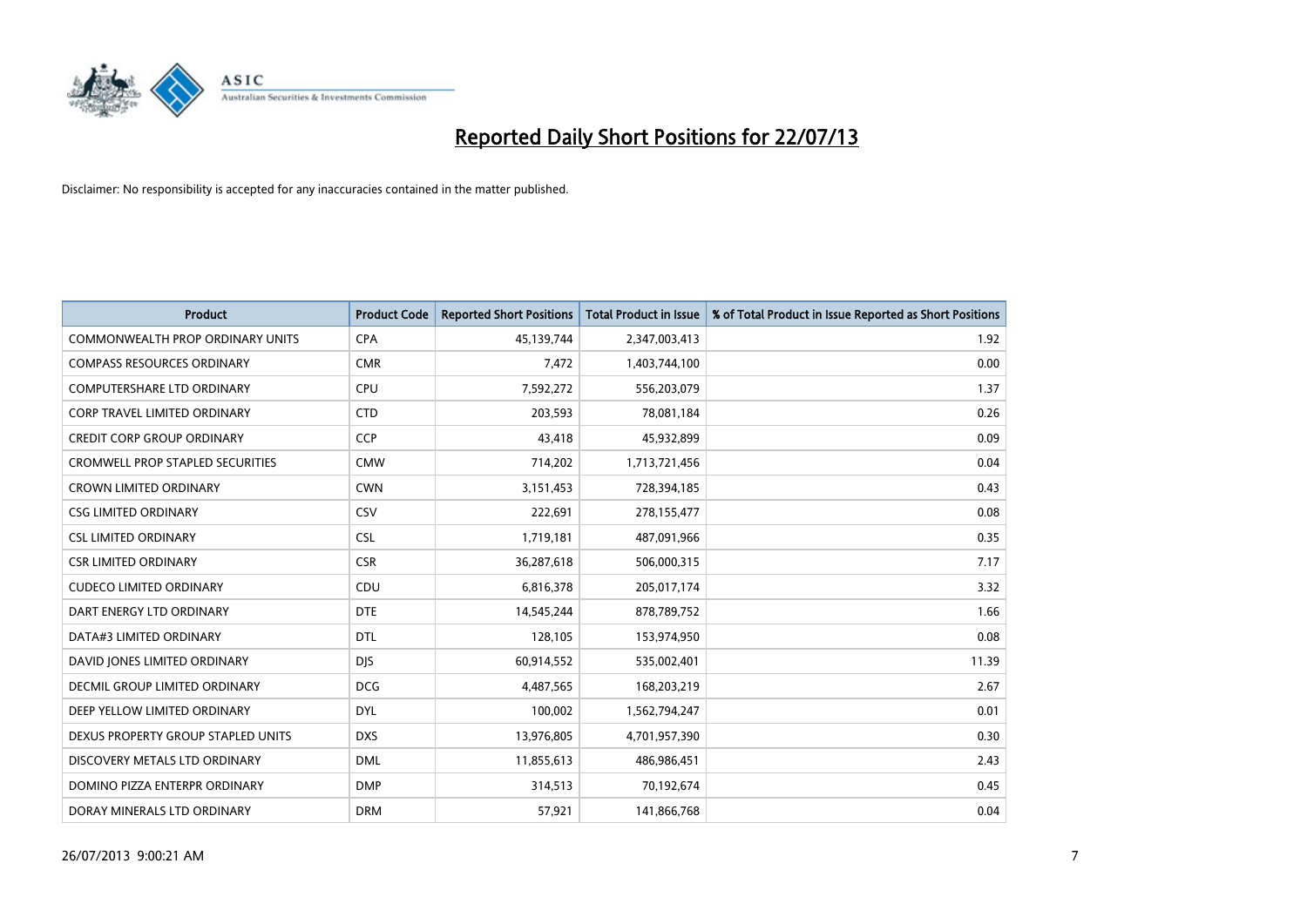

| <b>Product</b>                       | <b>Product Code</b> | <b>Reported Short Positions</b> | <b>Total Product in Issue</b> | % of Total Product in Issue Reported as Short Positions |
|--------------------------------------|---------------------|---------------------------------|-------------------------------|---------------------------------------------------------|
| DOWNER EDI LIMITED ORDINARY          | <b>DOW</b>          | 8,427,702                       | 433,409,429                   | 1.94                                                    |
| DRILLSEARCH ENERGY ORDINARY          | <b>DLS</b>          | 15,393,986                      | 427,753,371                   | 3.60                                                    |
| DUET GROUP STAPLED US PROHIBIT.      | <b>DUE</b>          | 2,083,311                       | 1,169,314,842                 | 0.18                                                    |
| DULUXGROUP LIMITED ORDINARY          | <b>DLX</b>          | 5,182,954                       | 377,019,430                   | 1.37                                                    |
| <b>DWS LTD ORDINARY</b>              | <b>DWS</b>          | 464,650                         | 132,362,763                   | 0.35                                                    |
| ECHO ENTERTAINMENT ORDINARY          | EGP                 | 3,159,510                       | 825,672,730                   | 0.38                                                    |
| <b>ELDERS LIMITED ORDINARY</b>       | <b>ELD</b>          | 18,446,307                      | 448,598,480                   | 4.11                                                    |
| ELEMENTAL MINERALS ORDINARY          | <b>ELM</b>          | 4,984                           | 288,587,228                   | 0.00                                                    |
| ELEMENTOS LIMITED ORDINARY           | <b>ELT</b>          | 16                              | 163,071,447                   | 0.00                                                    |
| <b>EMECO HOLDINGS ORDINARY</b>       | EHL                 | 13,906,897                      | 599,675,707                   | 2.32                                                    |
| <b>ENDEAVOUR MIN CORP CDI 1:1</b>    | <b>EVR</b>          | 163,347                         | 117,754,189                   | 0.14                                                    |
| <b>ENERGY RESOURCES ORDINARY 'A'</b> | ERA                 | 9,613,278                       | 517,725,062                   | 1.86                                                    |
| <b>ENERGY WORLD CORPOR. ORDINARY</b> | <b>EWC</b>          | 25,336,935                      | 1,734,166,672                 | 1.46                                                    |
| <b>ENVESTRA LIMITED ORDINARY</b>     | <b>ENV</b>          | 10,713,125                      | 1,796,808,474                 | 0.60                                                    |
| EQUATORIAL RES LTD ORDINARY          | EQX                 | 8                               | 121,885,353                   | 0.00                                                    |
| ERM POWER LIMITED ORDINARY           | EPW                 | 387,733                         | 207,499,601                   | 0.19                                                    |
| ESERVGLOBAL LIMITED ORDINARY         | ESV                 | 425,132                         | 249,045,997                   | 0.17                                                    |
| ETHANE PIPELINE STAPLED SECURITIES   | <b>EPX</b>          | 1,313                           | 69,302,275                    | 0.00                                                    |
| EVOLUTION MINING LTD ORDINARY        | <b>EVN</b>          | 28,664,172                      | 708,092,989                   | 4.05                                                    |
| FAIRFAX MEDIA LTD ORDINARY           | <b>FXI</b>          | 392,782,031                     | 2,351,955,725                 | 16.70                                                   |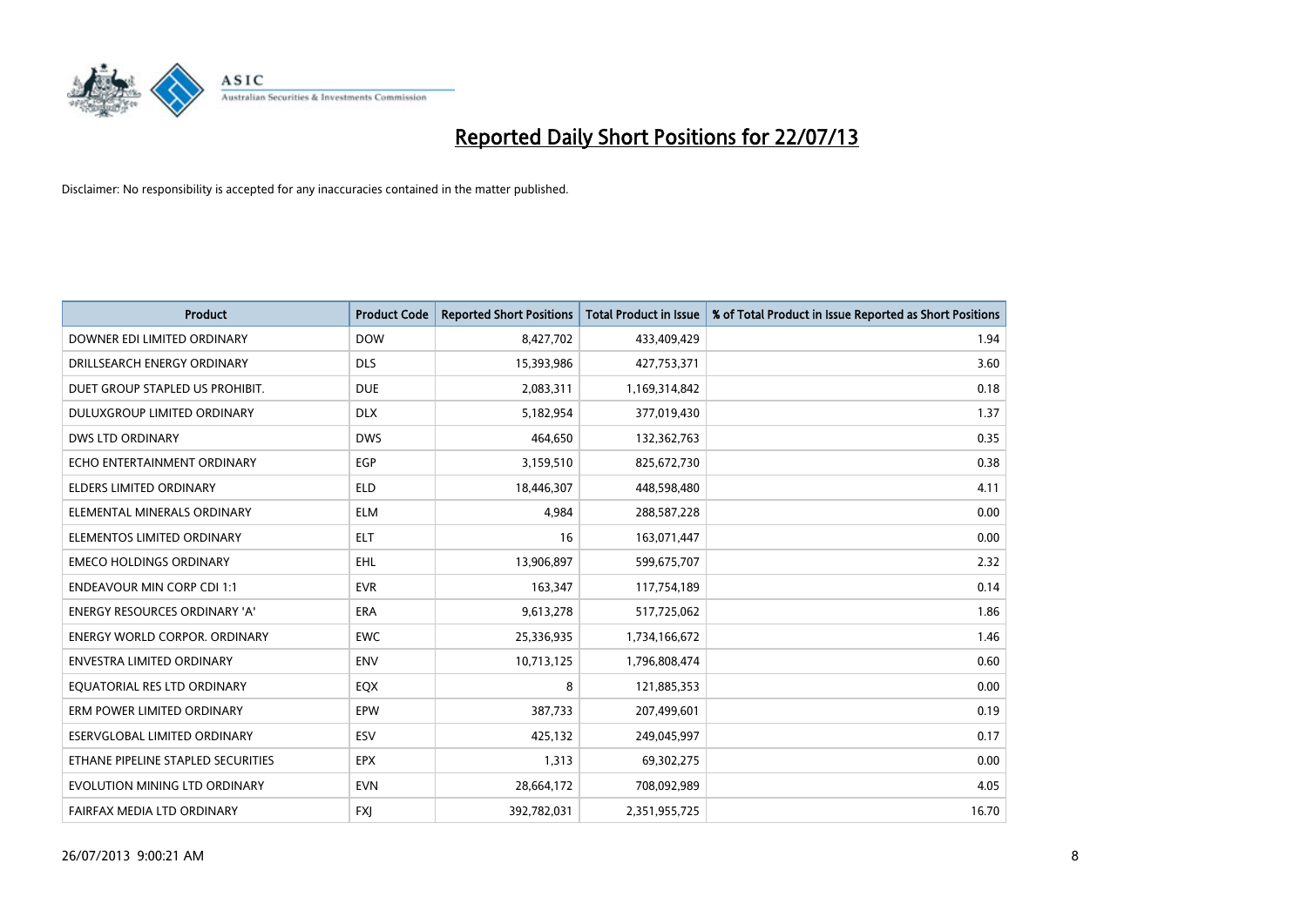

| <b>Product</b>                         | <b>Product Code</b> | <b>Reported Short Positions</b> | <b>Total Product in Issue</b> | % of Total Product in Issue Reported as Short Positions |
|----------------------------------------|---------------------|---------------------------------|-------------------------------|---------------------------------------------------------|
| <b>FANTASTIC HOLDINGS ORDINARY</b>     | <b>FAN</b>          | 63,745                          | 102,739,538                   | 0.06                                                    |
| <b>FAR LTD ORDINARY</b>                | <b>FAR</b>          | 25,243,750                      | 2,499,846,742                 | 1.01                                                    |
| FEDERATION CNTRES ORD/UNIT STAPLED SEC | <b>FDC</b>          | 3,916,842                       | 1,427,641,565                 | 0.27                                                    |
| FINBAR GROUP LIMITED ORDINARY          | <b>FRI</b>          | 10,525                          | 218,006,169                   | 0.00                                                    |
| FISHER & PAYKEL H. ORDINARY            | <b>FPH</b>          | 34,998                          | 546,506,840                   | 0.01                                                    |
| FKP PROPERTY GROUP STAPLED SECURITIES  | <b>FKP</b>          | 7,998,574                       | 321,578,705                   | 2.49                                                    |
| FLEETWOOD CORP ORDINARY                | <b>FWD</b>          | 2,305,259                       | 60,522,619                    | 3.81                                                    |
| FLETCHER BUILDING ORDINARY             | <b>FBU</b>          | 3,270,818                       | 686,096,427                   | 0.48                                                    |
| FLEXIGROUP LIMITED ORDINARY            | <b>FXL</b>          | 14,944                          | 301,655,394                   | 0.00                                                    |
| <b>FLIGHT CENTRE ORDINARY</b>          | <b>FLT</b>          | 12,440,654                      | 100,426,726                   | 12.39                                                   |
| FLINDERS MINES LTD ORDINARY            | <b>FMS</b>          | 3,726,210                       | 1,821,300,404                 | 0.20                                                    |
| FOCUS MINERALS LTD ORDINARY            | <b>FML</b>          | 28,603,455                      | 9,137,375,877                 | 0.31                                                    |
| <b>FORGE GROUP LIMITED ORDINARY</b>    | FGE                 | 844,904                         | 86,169,014                    | 0.98                                                    |
| FORTESCUE METALS GRP ORDINARY          | <b>FMG</b>          | 176,388,339                     | 3,113,798,659                 | 5.66                                                    |
| <b>G.U.D. HOLDINGS ORDINARY</b>        | GUD                 | 5,410,758                       | 71,341,319                    | 7.58                                                    |
| <b>G8 EDUCATION LIMITED ORDINARY</b>   | <b>GEM</b>          | 2,871,285                       | 273,190,260                   | 1.05                                                    |
| <b>GALAXY RESOURCES ORDINARY</b>       | GXY                 | 3,954,392                       | 584,355,501                   | 0.68                                                    |
| <b>GBM RSOURCES LTD ORDINARY</b>       | GBZ                 | 20,000                          | 327,415,003                   | 0.01                                                    |
| <b>GENETIC TECHNOLOGIES ORDINARY</b>   | GTG                 | 69,000                          | 475,471,819                   | 0.01                                                    |
| <b>GEODYNAMICS LIMITED ORDINARY</b>    | GDY                 | 850                             | 406,452,608                   | 0.00                                                    |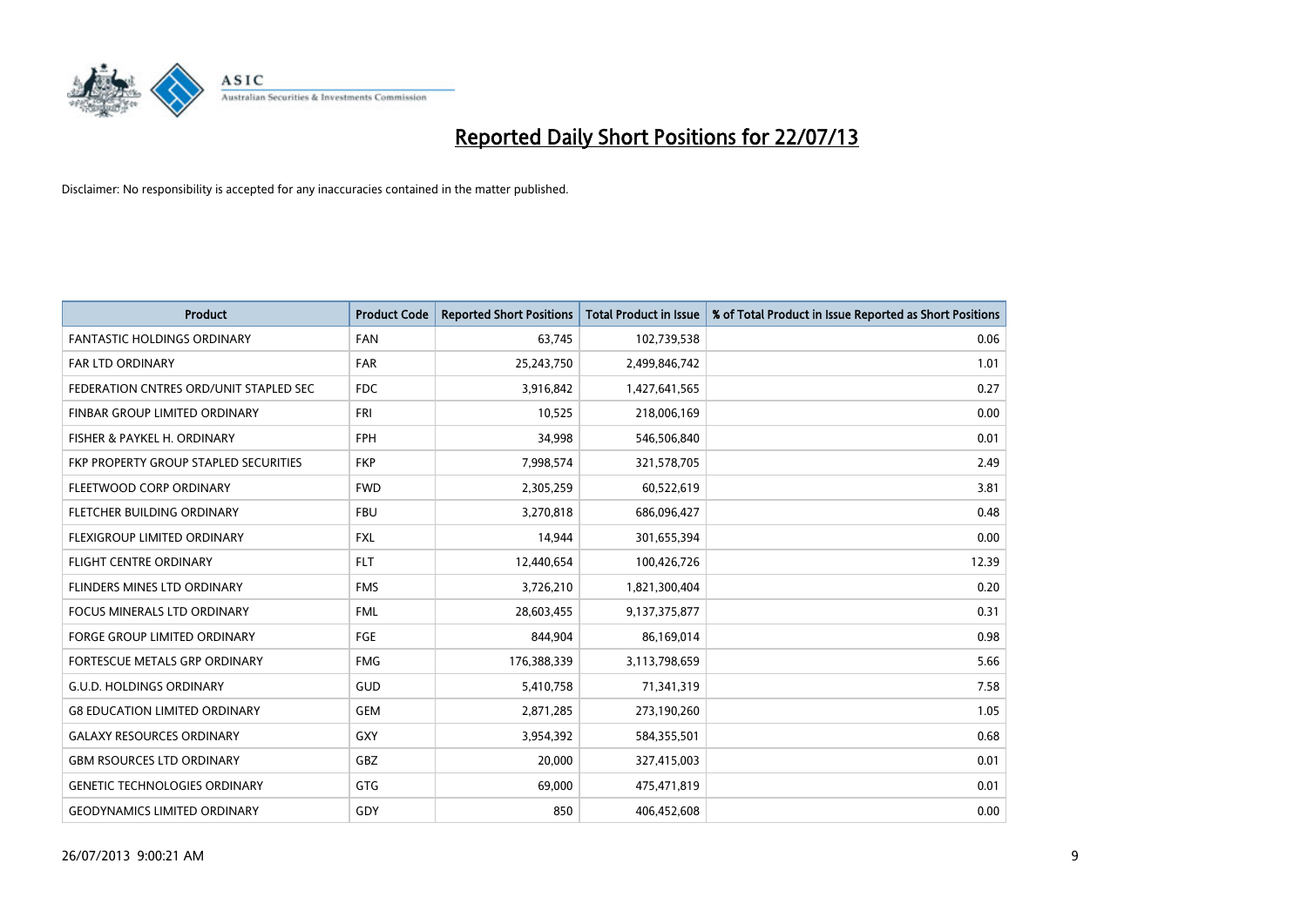

| <b>Product</b>                                   | <b>Product Code</b> | <b>Reported Short Positions</b> | <b>Total Product in Issue</b> | % of Total Product in Issue Reported as Short Positions |
|--------------------------------------------------|---------------------|---------------------------------|-------------------------------|---------------------------------------------------------|
| GI DYNAMICS, INC CDI US PROHIBITED               | GID                 | 384.822                         | 346,736,048                   | 0.11                                                    |
| <b>GINDALBIE METALS LTD ORDINARY</b>             | <b>GBG</b>          | 51,493,104                      | 1,492,154,301                 | 3.45                                                    |
| <b>GOODMAN FIELDER, ORDINARY</b>                 | GFF                 | 55,488,553                      | 1,955,559,207                 | 2.84                                                    |
| <b>GOODMAN GROUP STAPLED</b>                     | <b>GMG</b>          | 4,397,710                       | 1,713,233,947                 | 0.26                                                    |
| <b>GPT GROUP STAPLED SEC.</b>                    | GPT                 | 2,308,140                       | 1,753,879,551                 | 0.13                                                    |
| <b>GRAINCORP LIMITED A CLASS ORDINARY</b>        | <b>GNC</b>          | 191,440                         | 228,855,628                   | 0.08                                                    |
| <b>GRANGE RESOURCES, ORDINARY</b>                | GRR                 | 5,737,929                       | 1,156,492,195                 | 0.50                                                    |
| <b>GREENLAND MIN EN LTD ORDINARY</b>             | GGG                 | 5,593,642                       | 571,975,263                   | 0.98                                                    |
| <b>GROWTHPOINT PROPERTY ORD/UNIT STAPLED SEC</b> | GOZ                 | 9,380                           | 402,830,366                   | 0.00                                                    |
| <b>GRYPHON MINERALS LTD ORDINARY</b>             | GRY                 | 11,964,293                      | 400,464,983                   | 2.99                                                    |
| <b>GUILDFORD COAL LTD ORDINARY</b>               | <b>GUF</b>          | 716,905                         | 635,046,899                   | 0.11                                                    |
| <b>GUNNS LIMITED ORDINARY</b>                    | <b>GNS</b>          | 51,528,090                      | 848,401,559                   | 6.07                                                    |
| <b>GWA GROUP LTD ORDINARY</b>                    | <b>GWA</b>          | 13,752,901                      | 306,533,770                   | 4.49                                                    |
| HARVEY NORMAN ORDINARY                           | <b>HVN</b>          | 88,206,174                      | 1,062,316,784                 | 8.30                                                    |
| HASTIE GROUP LIMITED ORDINARY                    | <b>HST</b>          | 5,000                           | 137,353,504                   | 0.00                                                    |
| HENDERSON GROUP CDI 1:1                          | <b>HGG</b>          | 1,113,690                       | 745,141,989                   | 0.15                                                    |
| HFA HOLDINGS LIMITED ORDINARY                    | <b>HFA</b>          | 3,809                           | 118,738,157                   | 0.00                                                    |
| <b>HIGHLANDS PACIFIC ORDINARY</b>                | <b>HIG</b>          | 500,001                         | 789,344,774                   | 0.06                                                    |
| HILLGROVE RES LTD ORDINARY                       | <b>HGO</b>          | 1,489,834                       | 1,023,760,221                 | 0.15                                                    |
| HILLS HOLDINGS LTD ORDINARY                      | <b>HIL</b>          | 228,048                         | 246,500,444                   | 0.09                                                    |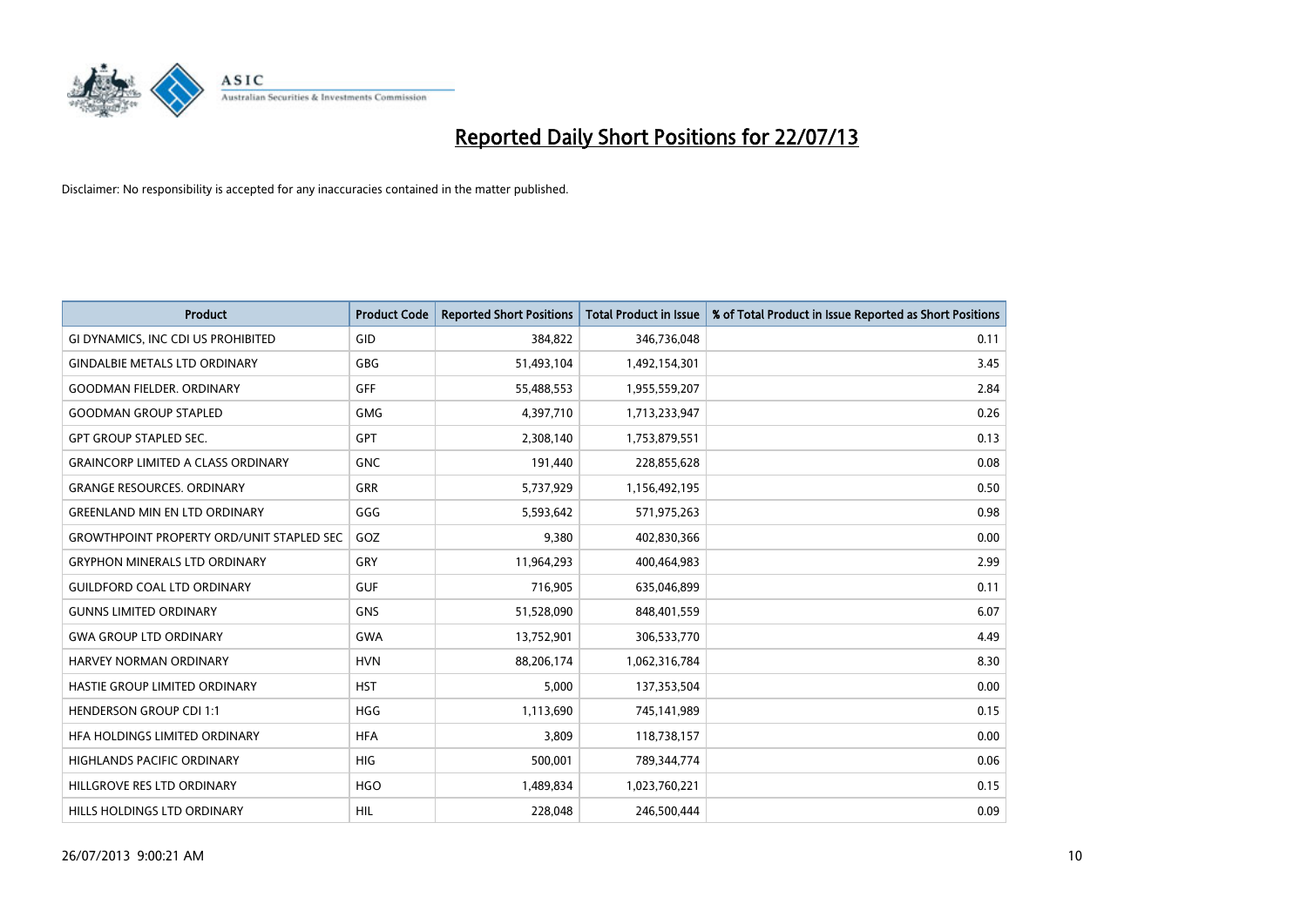

| <b>Product</b>                                | <b>Product Code</b> | <b>Reported Short Positions</b> | <b>Total Product in Issue</b> | % of Total Product in Issue Reported as Short Positions |
|-----------------------------------------------|---------------------|---------------------------------|-------------------------------|---------------------------------------------------------|
| HORIZON OIL LIMITED ORDINARY                  | <b>HZN</b>          | 52,064,511                      | 1,135,266,515                 | 4.59                                                    |
| HOT CHILI LTD ORDINARY                        | <b>HCH</b>          | 10,000                          | 301,462,196                   | 0.00                                                    |
| <b>ICON ENERGY LIMITED ORDINARY</b>           | <b>ICN</b>          | 3,655                           | 533,391,210                   | 0.00                                                    |
| <b>IINET LIMITED ORDINARY</b>                 | <b>IIN</b>          | 1,482,384                       | 161,238,847                   | 0.92                                                    |
| <b>ILUKA RESOURCES ORDINARY</b>               | ILU                 | 44,308,922                      | 418,700,517                   | 10.58                                                   |
| <b>IMDEX LIMITED ORDINARY</b>                 | <b>IMD</b>          | 4,572,481                       | 210,473,188                   | 2.17                                                    |
| IMF (AUSTRALIA) LTD ORDINARY                  | <b>IMF</b>          | 1,249,966                       | 123,203,426                   | 1.01                                                    |
| <b>INCITEC PIVOT ORDINARY</b>                 | IPL                 | 16,120,095                      | 1,628,730,107                 | 0.99                                                    |
| INDEPENDENCE GROUP ORDINARY                   | <b>IGO</b>          | 6,770,021                       | 233,321,861                   | 2.90                                                    |
| <b>INDOPHIL RESOURCES ORDINARY</b>            | <b>IRN</b>          | 914,909                         | 1,203,146,194                 | 0.08                                                    |
| <b>INFIGEN ENERGY STAPLED SECURITIES</b>      | IFN                 | 3,269,392                       | 762,265,972                   | 0.43                                                    |
| <b>INOVA RESOURCES LTD ORDINARY</b>           | <b>IVA</b>          | 997,005                         | 728,201,911                   | 0.14                                                    |
| <b>INSURANCE AUSTRALIA ORDINARY</b>           | <b>IAG</b>          | 6,072,968                       | 2,079,034,021                 | 0.29                                                    |
| <b>INTEGRATED RESEARCH ORDINARY</b>           | IRI                 | 22,401                          | 168,414,953                   | 0.01                                                    |
| <b>INTREPID MINES ORDINARY</b>                | <b>IAU</b>          | 22,060,440                      | 556,033,864                   | 3.97                                                    |
| <b>INVESTA OFFICE FUND STAPLED SECURITIES</b> | <b>IOF</b>          | 1,620,826                       | 614,047,458                   | 0.26                                                    |
| <b>INVOCARE LIMITED ORDINARY</b>              | <b>IVC</b>          | 3,125,836                       | 110,030,298                   | 2.84                                                    |
| ION LIMITED ORDINARY                          | <b>ION</b>          | 164,453                         | 256,365,105                   | 0.06                                                    |
| <b>IOOF HOLDINGS LTD ORDINARY</b>             | IFL                 | 2,328,055                       | 232,118,034                   | 1.00                                                    |
| <b>IRESS LIMITED ORDINARY</b>                 | <b>IRE</b>          | 2,297,380                       | 129,614,246                   | 1.77                                                    |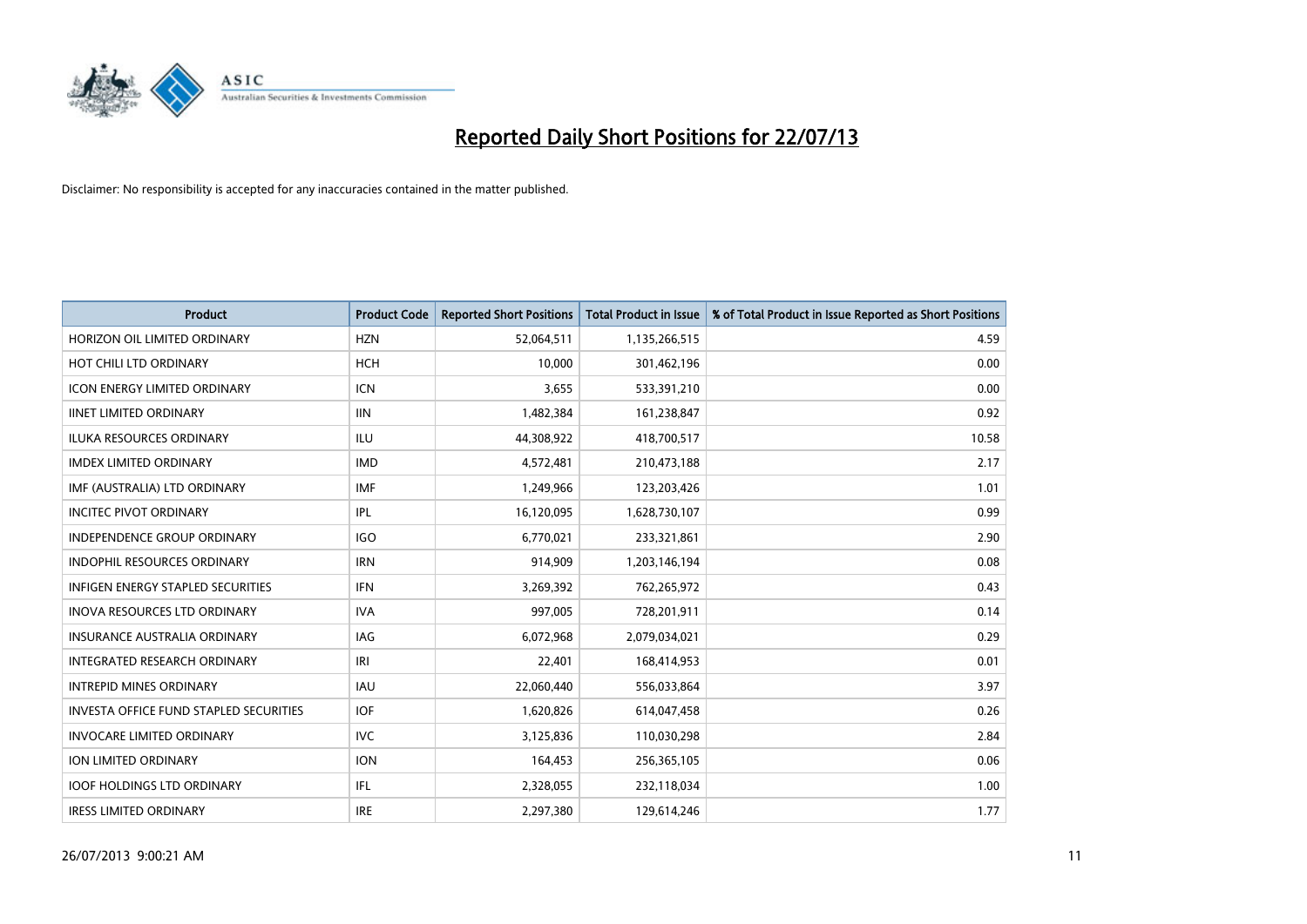

| <b>Product</b>                           | <b>Product Code</b> | <b>Reported Short Positions</b> | <b>Total Product in Issue</b> | % of Total Product in Issue Reported as Short Positions |
|------------------------------------------|---------------------|---------------------------------|-------------------------------|---------------------------------------------------------|
| <b>IRON ORE HOLDINGS ORDINARY</b>        | <b>IOH</b>          | 26,197                          | 161,174,005                   | 0.02                                                    |
| <b>ISELECT LTD ORDINARY</b>              | <b>ISU</b>          | 879,314                         | 259,064,894                   | 0.34                                                    |
| JAMES HARDIE INDUST CHESS DEPOSITARY INT | <b>IHX</b>          | 4,856,465                       | 442,091,547                   | 1.10                                                    |
| <b>JB HI-FI LIMITED ORDINARY</b>         | <b>JBH</b>          | 17,104,729                      | 98,947,309                    | 17.29                                                   |
| <b>JUPITER MINES ORDINARY</b>            | <b>IMS</b>          | 9,874                           | 2,281,835,383                 | 0.00                                                    |
| <b>KAGARA LTD ORDINARY</b>               | KZL                 | 3,414,990                       | 798,953,117                   | 0.43                                                    |
| KAROON GAS AUSTRALIA ORDINARY            | <b>KAR</b>          | 3,205,953                       | 221,420,769                   | 1.45                                                    |
| KATHMANDU HOLD LTD ORDINARY              | <b>KMD</b>          | 1,297,784                       | 200,215,894                   | 0.65                                                    |
| <b>KBL MINING LIMITED ORDINARY</b>       | <b>KBL</b>          | 1,820                           | 293,535,629                   | 0.00                                                    |
| KINGSGATE CONSOLID. ORDINARY             | <b>KCN</b>          | 9,872,850                       | 152,191,905                   | 6.49                                                    |
| KINGSROSE MINING LTD ORDINARY            | <b>KRM</b>          | 580,099                         | 291,959,871                   | 0.20                                                    |
| LEIGHTON HOLDINGS ORDINARY               | LEI                 | 17,958,381                      | 337,235,188                   | 5.33                                                    |
| LEND LEASE GROUP UNIT/ORD STAPLED        | <b>LLC</b>          | 1,118,432                       | 575,508,314                   | 0.19                                                    |
| LINC ENERGY LTD ORDINARY                 | <b>LNC</b>          | 18,782,296                      | 518,687,562                   | 3.62                                                    |
| LION SELECTION GRP ORDINARY              | <b>LSX</b>          | 36                              | 95,420,281                    | 0.00                                                    |
| LYCOPODIUM LIMITED ORDINARY              | LYL                 | 4,954                           | 38,955,103                    | 0.01                                                    |
| LYNAS CORPORATION ORDINARY               | <b>LYC</b>          | 209,283,359                     | 1,960,801,292                 | 10.67                                                   |
| M2 TELECOMMUNICATION ORDINARY            | <b>MTU</b>          | 6,241,081                       | 178,430,693                   | 3.50                                                    |
| <b>MACA LIMITED ORDINARY</b>             | <b>MLD</b>          | 87,926                          | 172,500,000                   | 0.05                                                    |
| <b>MACMAHON HOLDINGS ORDINARY</b>        | <b>MAH</b>          | 8,125,001                       | 1,261,699,966                 | 0.64                                                    |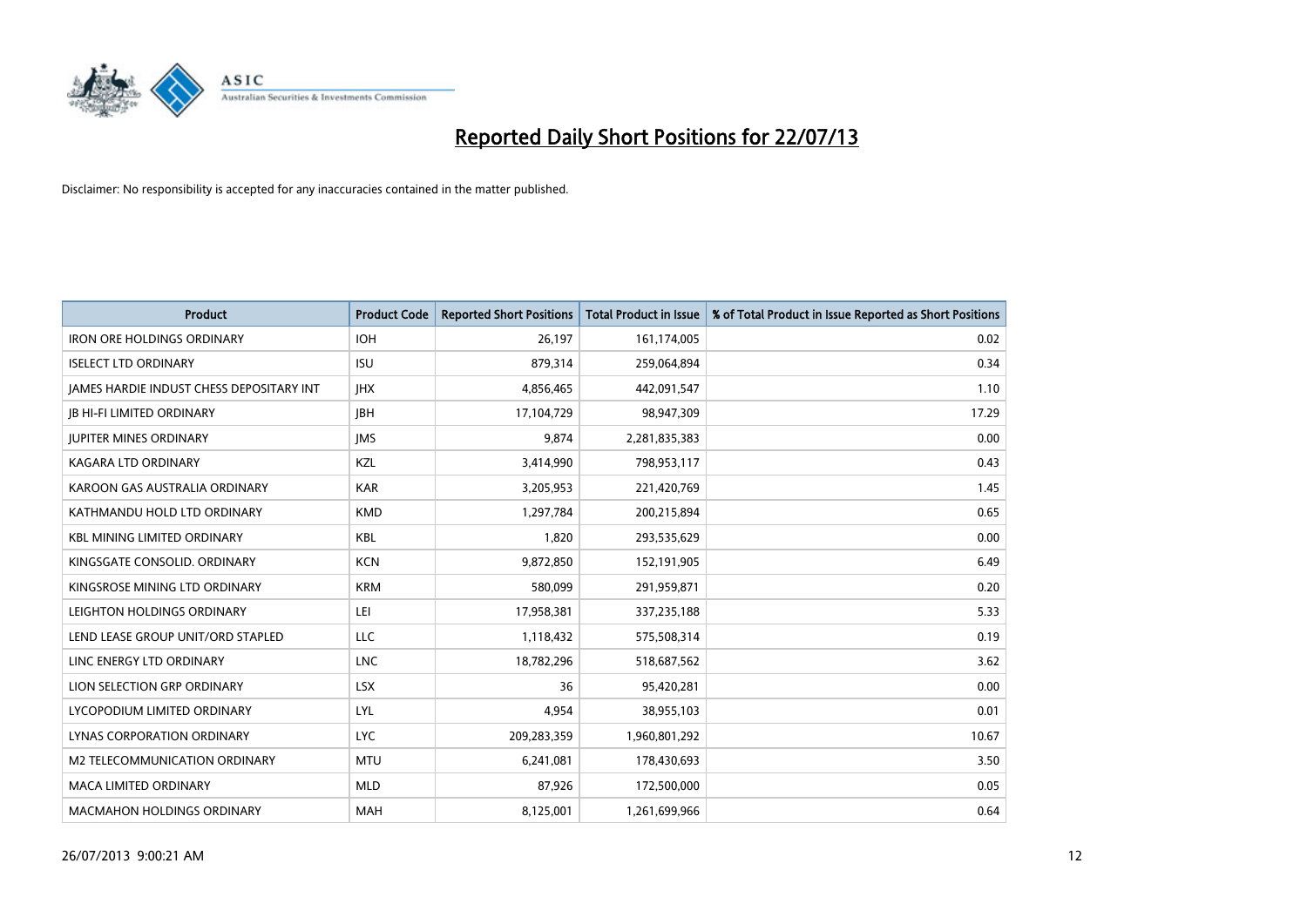

| <b>Product</b>                        | <b>Product Code</b> | <b>Reported Short Positions</b> | <b>Total Product in Issue</b> | % of Total Product in Issue Reported as Short Positions |
|---------------------------------------|---------------------|---------------------------------|-------------------------------|---------------------------------------------------------|
| MACO ATLAS ROADS GRP ORDINARY STAPLED | <b>MQA</b>          | 20,586,803                      | 478,531,436                   | 4.30                                                    |
| MACQUARIE GROUP LTD ORDINARY          | MQG                 | 2,256,966                       | 339,816,303                   | 0.66                                                    |
| MAGELLAN FIN GRP LTD ORDINARY         | <b>MFG</b>          | 204,927                         | 152,782,876                   | 0.13                                                    |
| <b>MATRIX C &amp; E LTD ORDINARY</b>  | <b>MCE</b>          | 3,217,168                       | 94,555,428                    | 3.40                                                    |
| MAVERICK DRILLING ORDINARY            | <b>MAD</b>          | 8,468,908                       | 452,726,751                   | 1.87                                                    |
| <b>MAXITRANS INDUSTRIES ORDINARY</b>  | <b>MXI</b>          | 3,243                           | 183,993,392                   | 0.00                                                    |
| MCMILLAN SHAKESPEARE ORDINARY         | <b>MMS</b>          | 1,291,903                       | 74,523,965                    | 1.73                                                    |
| <b>MCPHERSON'S LTD ORDINARY</b>       | <b>MCP</b>          | 10                              | 89,294,198                    | 0.00                                                    |
| MEDUSA MINING LTD ORDINARY            | <b>MML</b>          | 4,613,522                       | 188,903,911                   | 2.44                                                    |
| MEO AUSTRALIA LTD ORDINARY            | <b>MEO</b>          | 19,345                          | 627,264,587                   | 0.00                                                    |
| MERMAID MARINE ORDINARY               | <b>MRM</b>          | 878,414                         | 229,962,314                   | 0.38                                                    |
| MESOBLAST LIMITED ORDINARY            | <b>MSB</b>          | 16,055,658                      | 315,423,901                   | 5.09                                                    |
| METALS X LIMITED ORDINARY             | <b>MLX</b>          | 93,655                          | 1,651,766,110                 | 0.01                                                    |
| METCASH LIMITED ORDINARY              | <b>MTS</b>          | 74,817,239                      | 880,704,786                   | 8.50                                                    |
| MICLYN EXP OFFSHR ORDINARY            | <b>MIO</b>          | 622,235                         | 281,538,972                   | 0.22                                                    |
| MIGHTY RIVER POWER ORDINARY           | <b>MYT</b>          | 760,127                         | 1,400,000,094                 | 0.05                                                    |
| MINCOR RESOURCES NL ORDINARY          | <b>MCR</b>          | 2,514,852                       | 188,208,274                   | 1.34                                                    |
| MINERAL DEPOSITS ORDINARY             | <b>MDL</b>          | 3,284,296                       | 83,538,786                    | 3.93                                                    |
| MINERAL RESOURCES, ORDINARY           | <b>MIN</b>          | 9,727,225                       | 185,987,992                   | 5.23                                                    |
| MIRABELA NICKEL LTD ORDINARY          | <b>MBN</b>          | 21,794,353                      | 876,801,147                   | 2.49                                                    |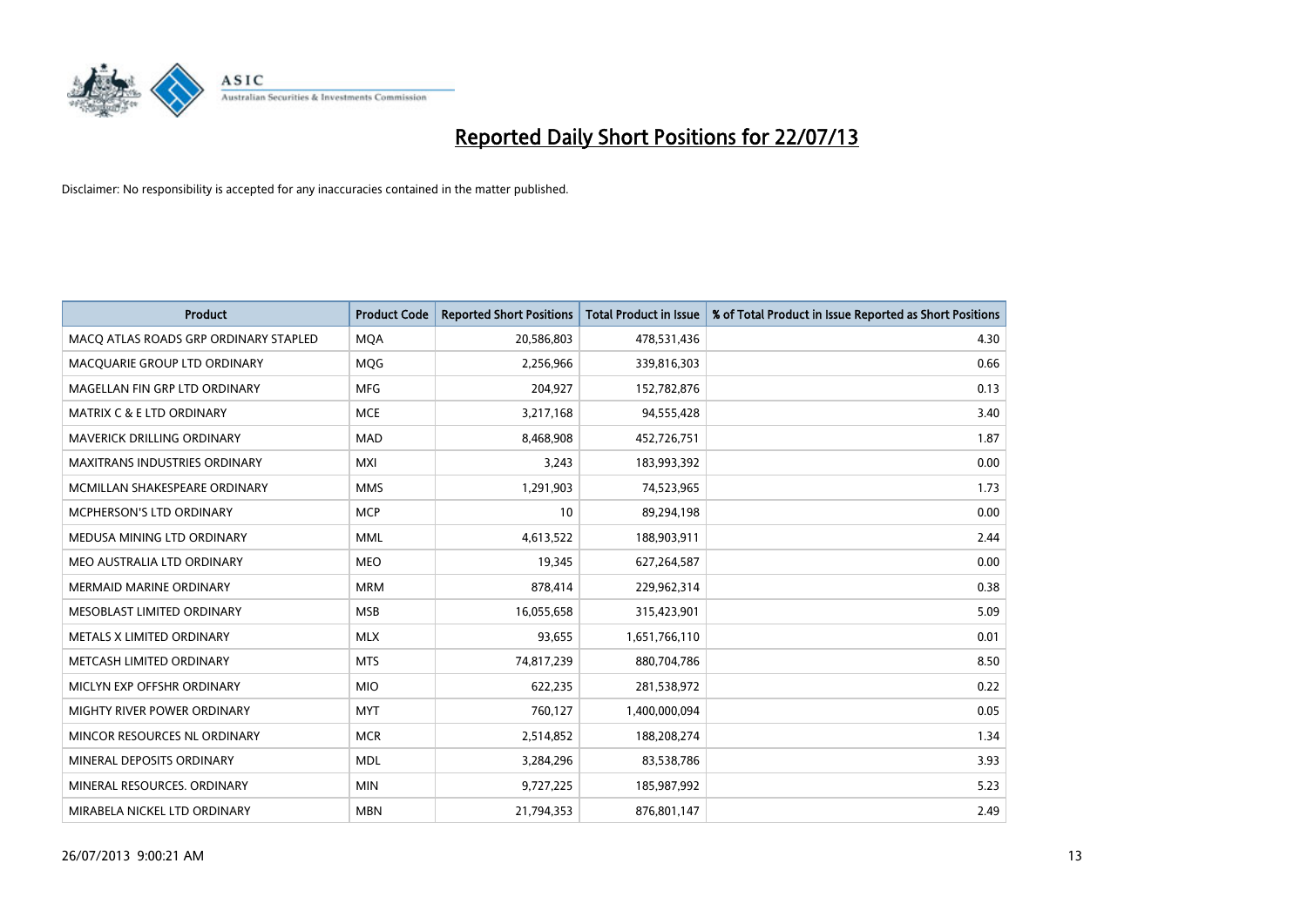

| <b>Product</b>                     | <b>Product Code</b> | <b>Reported Short Positions</b> | <b>Total Product in Issue</b> | % of Total Product in Issue Reported as Short Positions |
|------------------------------------|---------------------|---------------------------------|-------------------------------|---------------------------------------------------------|
| MIRVAC GROUP STAPLED SECURITIES    | <b>MGR</b>          | 8,893,348                       | 3,664,938,678                 | 0.24                                                    |
| MOLOPO ENERGY LTD ORDINARY         | <b>MPO</b>          | 465,147                         | 246,592,053                   | 0.19                                                    |
| <b>MONADELPHOUS GROUP ORDINARY</b> | <b>MND</b>          | 10,635,952                      | 90,940,258                    | 11.70                                                   |
| MORTGAGE CHOICE LTD ORDINARY       | <b>MOC</b>          | 1,036,865                       | 123,431,282                   | 0.84                                                    |
| <b>MOUNT GIBSON IRON ORDINARY</b>  | <b>MGX</b>          | 18,897,126                      | 1,090,584,232                 | 1.73                                                    |
| MULTIPLEX SITES SITES              | <b>MXUPA</b>        | 1,065                           | 4,500,000                     | 0.02                                                    |
| MURCHISON METALS LTD ORDINARY      | <b>MMX</b>          | 3,218,628                       | 450,497,346                   | 0.71                                                    |
| MYER HOLDINGS LTD ORDINARY         | <b>MYR</b>          | 82,638,024                      | 583,594,551                   | 14.16                                                   |
| NATIONAL AUST, BANK ORDINARY       | <b>NAB</b>          | 8,673,750                       | 2,348,870,499                 | 0.37                                                    |
| NAVITAS LIMITED ORDINARY           | <b>NVT</b>          | 9,824,139                       | 375,367,918                   | 2.62                                                    |
| NEON ENERGY LIMITED ORDINARY       | <b>NEN</b>          | 1,192,956                       | 552,637,848                   | 0.22                                                    |
| NEW HOPE CORPORATION ORDINARY      | <b>NHC</b>          | 1,579,791                       | 830,563,352                   | 0.19                                                    |
| NEW STANDARD ENERGY ORDINARY       | <b>NSE</b>          | 322,032                         | 305,331,847                   | 0.11                                                    |
| NEWCREST MINING ORDINARY           | <b>NCM</b>          | 4,243,867                       | 766,510,971                   | 0.55                                                    |
| NEWS CORP. A NON-VOTING CDI        | <b>NNCLV</b>        | 3,227,857                       | 379,388,744                   | 0.85                                                    |
| NEWS CORP. B VOTING CDI            | <b>NNC</b>          | 142,575                         | 199,630,239                   | 0.07                                                    |
| NEWSAT LIMITED ORDINARY            | <b>NWT</b>          | 15,440                          | 539,578,507                   | 0.00                                                    |
| NEXTDC LIMITED ORDINARY            | <b>NXT</b>          | 6,072,280                       | 173,673,716                   | 3.50                                                    |
| NEXUS ENERGY LIMITED ORDINARY      | <b>NXS</b>          | 4,269,965                       | 1,330,219,459                 | 0.32                                                    |
| NIB HOLDINGS LIMITED ORDINARY      | <b>NHF</b>          | 419,008                         | 439,004,182                   | 0.10                                                    |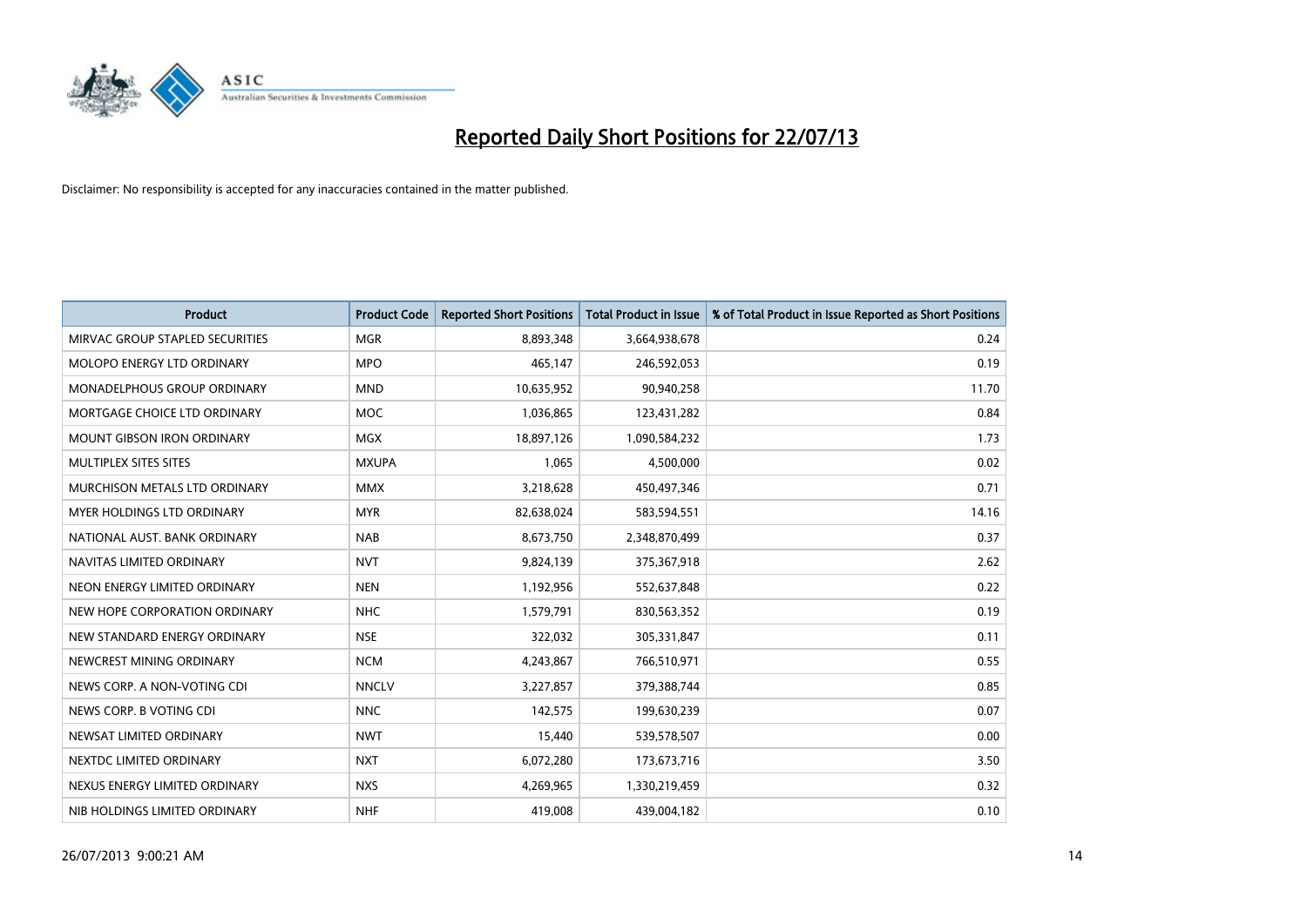

| <b>Product</b>                        | <b>Product Code</b> | <b>Reported Short Positions</b> | <b>Total Product in Issue</b> | % of Total Product in Issue Reported as Short Positions |
|---------------------------------------|---------------------|---------------------------------|-------------------------------|---------------------------------------------------------|
| NIDO PETROLEUM ORDINARY               | <b>NDO</b>          | 42,696                          | 2,046,650,968                 | 0.00                                                    |
| NOBLE MINERAL RES ORDINARY            | <b>NMG</b>          | 2,365,726                       | 666,397,952                   | 0.36                                                    |
| NORFOLK GROUP ORDINARY                | <b>NFK</b>          | 50                              | 161,999,196                   | 0.00                                                    |
| NORTHERN IRON LTD ORDINARY            | <b>NFE</b>          | 1,617,501                       | 484,405,314                   | 0.33                                                    |
| NORTHERN STAR ORDINARY                | <b>NST</b>          | 6,794,539                       | 424,279,762                   | 1.60                                                    |
| NRW HOLDINGS LIMITED ORDINARY         | <b>NWH</b>          | 21,140,075                      | 278,888,011                   | 7.58                                                    |
| NUCOAL RESOURCES LTD ORDINARY         | <b>NCR</b>          | 190,001                         | 768,612,354                   | 0.02                                                    |
| NUENERGY GAS LTD ORDINARY             | <b>NGY</b>          | 1,247,324                       | 281,659,907                   | 0.44                                                    |
| NUFARM LIMITED ORDINARY               | <b>NUF</b>          | 14,760,834                      | 262,954,040                   | 5.61                                                    |
| OCEANAGOLD CORP. CHESS DEPOSITARY INT | <b>OGC</b>          | 2,070,662                       | 293,574,586                   | 0.71                                                    |
| OIL SEARCH LTD ORDINARY               | OSH                 | 7,796,342                       | 1,340,018,530                 | 0.58                                                    |
| OM HOLDINGS LIMITED ORDINARY          | OMH                 | 3,210,679                       | 733,423,337                   | 0.44                                                    |
| ORICA LIMITED ORDINARY                | ORI                 | 6,839,096                       | 368,203,632                   | 1.86                                                    |
| ORIGIN ENERGY ORDINARY                | <b>ORG</b>          | 15,142,666                      | 1,097,963,570                 | 1.38                                                    |
| OROCOBRE LIMITED ORDINARY             | <b>ORE</b>          | 509,414                         | 117,745,140                   | 0.43                                                    |
| OROTONGROUP LIMITED ORDINARY          | ORL                 | 332,924                         | 40,880,902                    | 0.81                                                    |
| ORPHEUS ENERGY LTD ORDINARY           | <b>OEG</b>          | 67,200                          | 130,475,919                   | 0.05                                                    |
| OZ MINERALS ORDINARY                  | OZL                 | 6,848,373                       | 303,470,022                   | 2.26                                                    |
| <b>PACIFIC BRANDS ORDINARY</b>        | <b>PBG</b>          | 14,505,076                      | 912,915,695                   | 1.59                                                    |
| PALADIN ENERGY LTD ORDINARY           | <b>PDN</b>          | 108,815,503                     | 837,187,808                   | 13.00                                                   |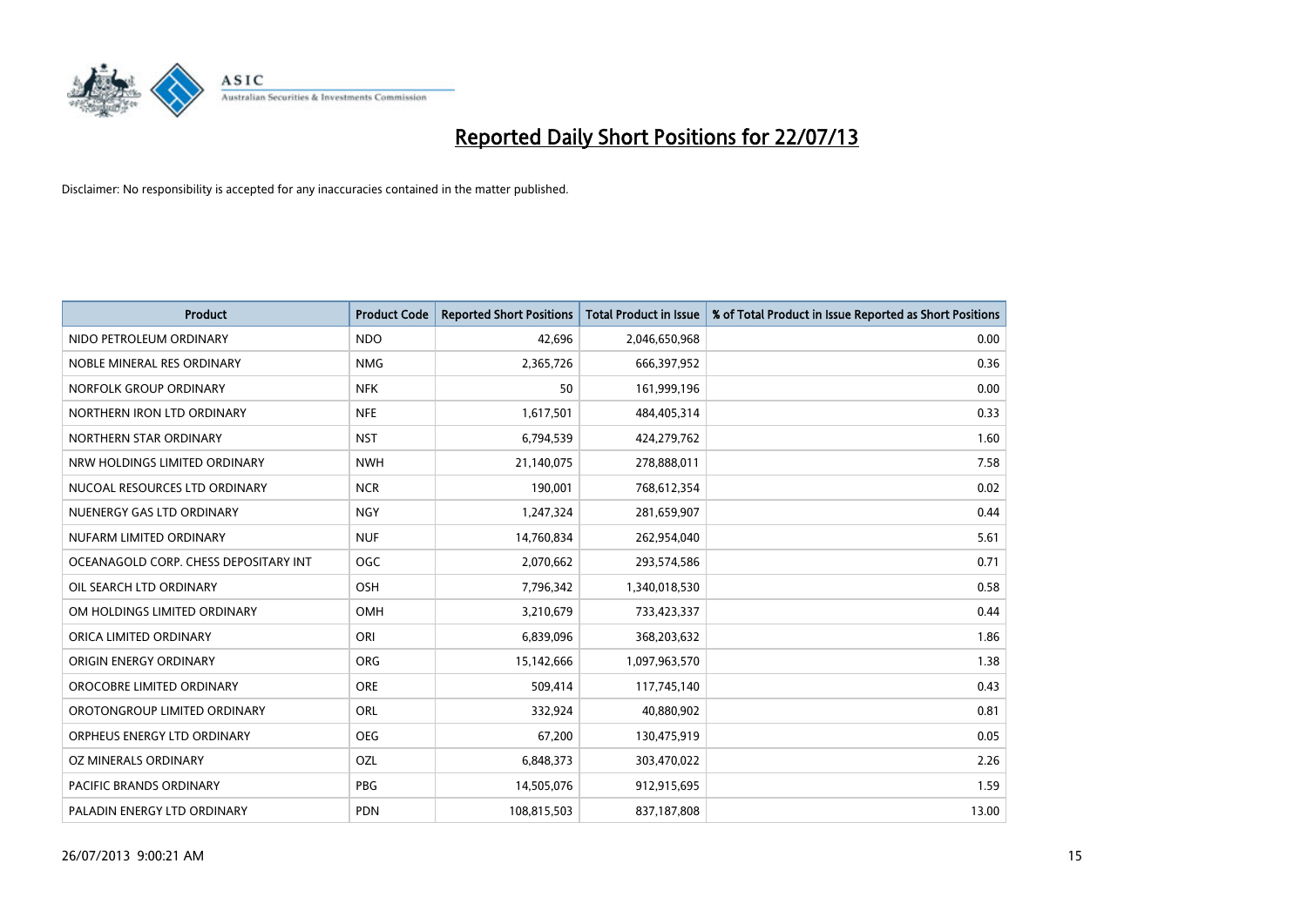

| <b>Product</b>               | <b>Product Code</b> | <b>Reported Short Positions</b> | <b>Total Product in Issue</b> | % of Total Product in Issue Reported as Short Positions |
|------------------------------|---------------------|---------------------------------|-------------------------------|---------------------------------------------------------|
| PANAUST LIMITED ORDINARY     | <b>PNA</b>          | 5,924,939                       | 619,084,930                   | 0.96                                                    |
| PANORAMIC RESOURCES ORDINARY | <b>PAN</b>          | 291,790                         | 260,676,416                   | 0.11                                                    |
| PAPERLINX LIMITED ORDINARY   | <b>PPX</b>          | 48,101                          | 609,280,761                   | 0.01                                                    |
| PAPILLON RES LTD ORDINARY    | <b>PIR</b>          | 9,637,645                       | 337,544,210                   | 2.86                                                    |
| PEET LIMITED ORDINARY        | <b>PPC</b>          | 3,676,193                       | 431,986,887                   | 0.85                                                    |
| PERILYA LIMITED ORDINARY     | PEM                 | 21,528                          | 769,316,426                   | 0.00                                                    |
| PERPETUAL LIMITED ORDINARY   | PPT                 | 2,224,135                       | 41,980,678                    | 5.30                                                    |
| PERSEUS MINING LTD ORDINARY  | PRU                 | 16,885,096                      | 457,962,088                   | 3.69                                                    |
| PHARMAXIS LTD ORDINARY       | <b>PXS</b>          | 6,998,541                       | 308,543,389                   | 2.27                                                    |
| PHOSPHAGENICS LTD. ORDINARY  | POH                 | 274,058                         | 1,020,465,957                 | 0.03                                                    |
| PLATINUM ASSET ORDINARY      | <b>PTM</b>          | 3,881,853                       | 578,145,695                   | 0.67                                                    |
| PLATINUM AUSTRALIA ORDINARY  | <b>PLA</b>          | 836,127                         | 504,968,043                   | 0.17                                                    |
| PMI GOLD CORP CDI 1:1        | <b>PVM</b>          | 232,274                         | 151,793,751                   | 0.15                                                    |
| PMP LIMITED ORDINARY         | <b>PMP</b>          | 28,840                          | 323,781,124                   | 0.01                                                    |
| PREMIER INVESTMENTS ORDINARY | <b>PMV</b>          | 1,370,596                       | 155,260,478                   | 0.88                                                    |
| PRIMA BIOMED LTD ORDINARY    | <b>PRR</b>          | 343,262                         | 1,143,146,838                 | 0.03                                                    |
| PRIMARY HEALTH CARE ORDINARY | <b>PRY</b>          | 27,127,980                      | 503,921,941                   | 5.38                                                    |
| PRIME MEDIA GRP LTD ORDINARY | PRT                 | 2,136                           | 366,330,303                   | 0.00                                                    |
| PRIMEAG AUSTRALIA ORDINARY   | PAG                 | 12,521                          | 266,394,444                   | 0.00                                                    |
| PROGRAMMED ORDINARY          | <b>PRG</b>          | 400,332                         | 118,192,527                   | 0.34                                                    |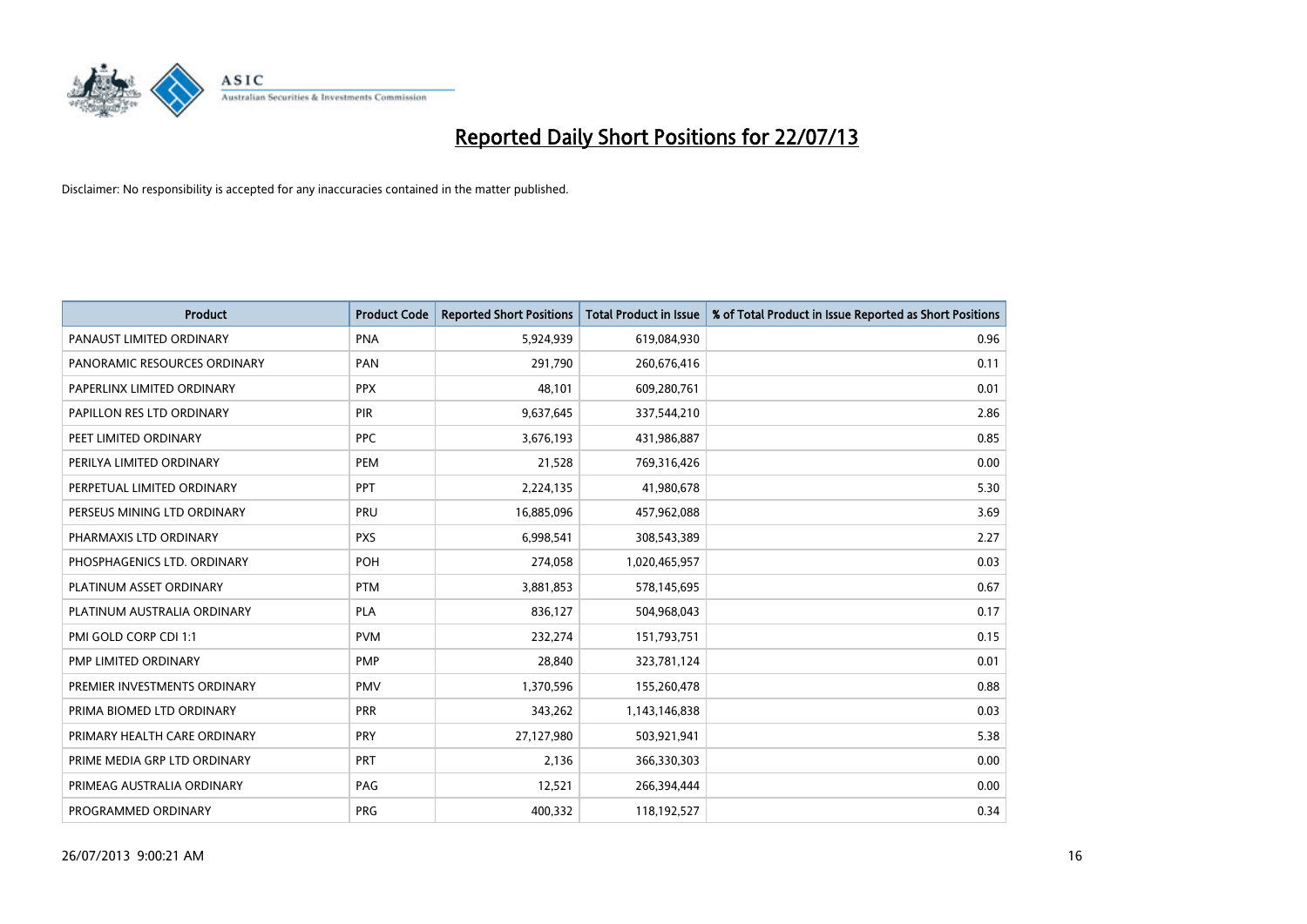

| <b>Product</b>                      | <b>Product Code</b> | <b>Reported Short Positions</b> | <b>Total Product in Issue</b> | % of Total Product in Issue Reported as Short Positions |
|-------------------------------------|---------------------|---------------------------------|-------------------------------|---------------------------------------------------------|
| <b>QANTAS AIRWAYS ORDINARY</b>      | QAN                 | 23,217,813                      | 2,241,745,788                 | 1.04                                                    |
| <b>OBE INSURANCE GROUP ORDINARY</b> | <b>OBE</b>          | 30,492,063                      | 1,220,868,532                 | 2.50                                                    |
| ORXPHARMA LTD ORDINARY              | <b>QRX</b>          | 1,143,032                       | 144,785,606                   | 0.79                                                    |
| <b>QUBE HOLDINGS LTD ORDINARY</b>   | <b>QUB</b>          | 14,356,764                      | 928,965,547                   | 1.55                                                    |
| RAMELIUS RESOURCES ORDINARY         | <b>RMS</b>          | 2,789,867                       | 337,686,949                   | 0.83                                                    |
| RAMSAY HEALTH CARE ORDINARY         | <b>RHC</b>          | 1,987,550                       | 202,081,252                   | 0.98                                                    |
| RANGE RESOURCES LTD ORDINARY        | <b>RRS</b>          | 44,458                          | 2,873,969,974                 | 0.00                                                    |
| <b>RCR TOMLINSON ORDINARY</b>       | <b>RCR</b>          | 2,315,272                       | 132,431,265                   | 1.75                                                    |
| <b>REA GROUP ORDINARY</b>           | <b>REA</b>          | 807,675                         | 131,714,699                   | 0.61                                                    |
| <b>RECKON LIMITED ORDINARY</b>      | <b>RKN</b>          | 1,855                           | 129,488,015                   | 0.00                                                    |
| <b>RED 5 LIMITED ORDINARY</b>       | <b>RED</b>          | 816,900                         | 135,488,008                   | 0.60                                                    |
| <b>RED FORK ENERGY ORDINARY</b>     | <b>RFE</b>          | 3,919,330                       | 446,551,719                   | 0.88                                                    |
| REDBANK ENERGY LTD ORDINARY         | AEJ                 | 13                              | 786,287                       | 0.00                                                    |
| REECE AUSTRALIA LTD. ORDINARY       | <b>REH</b>          | 483                             | 99,600,000                    | 0.00                                                    |
| REGIONAL EXPRESS ORDINARY           | <b>REX</b>          | 454                             | 110,089,430                   | 0.00                                                    |
| <b>REGIS RESOURCES ORDINARY</b>     | <b>RRL</b>          | 14,702,550                      | 475,898,018                   | 3.09                                                    |
| RESMED INC CDI 10:1                 | <b>RMD</b>          | 8,464,048                       | 1,556,242,300                 | 0.54                                                    |
| RESOLUTE MINING ORDINARY            | <b>RSG</b>          | 1,630,574                       | 640,994,224                   | 0.25                                                    |
| RESOURCE EQUIP LTD ORDINARY         | <b>ROL</b>          | 5,000                           | 248,990,471                   | 0.00                                                    |
| RESOURCE GENERATION ORDINARY        | <b>RES</b>          | 170,073                         | 284,698,002                   | 0.06                                                    |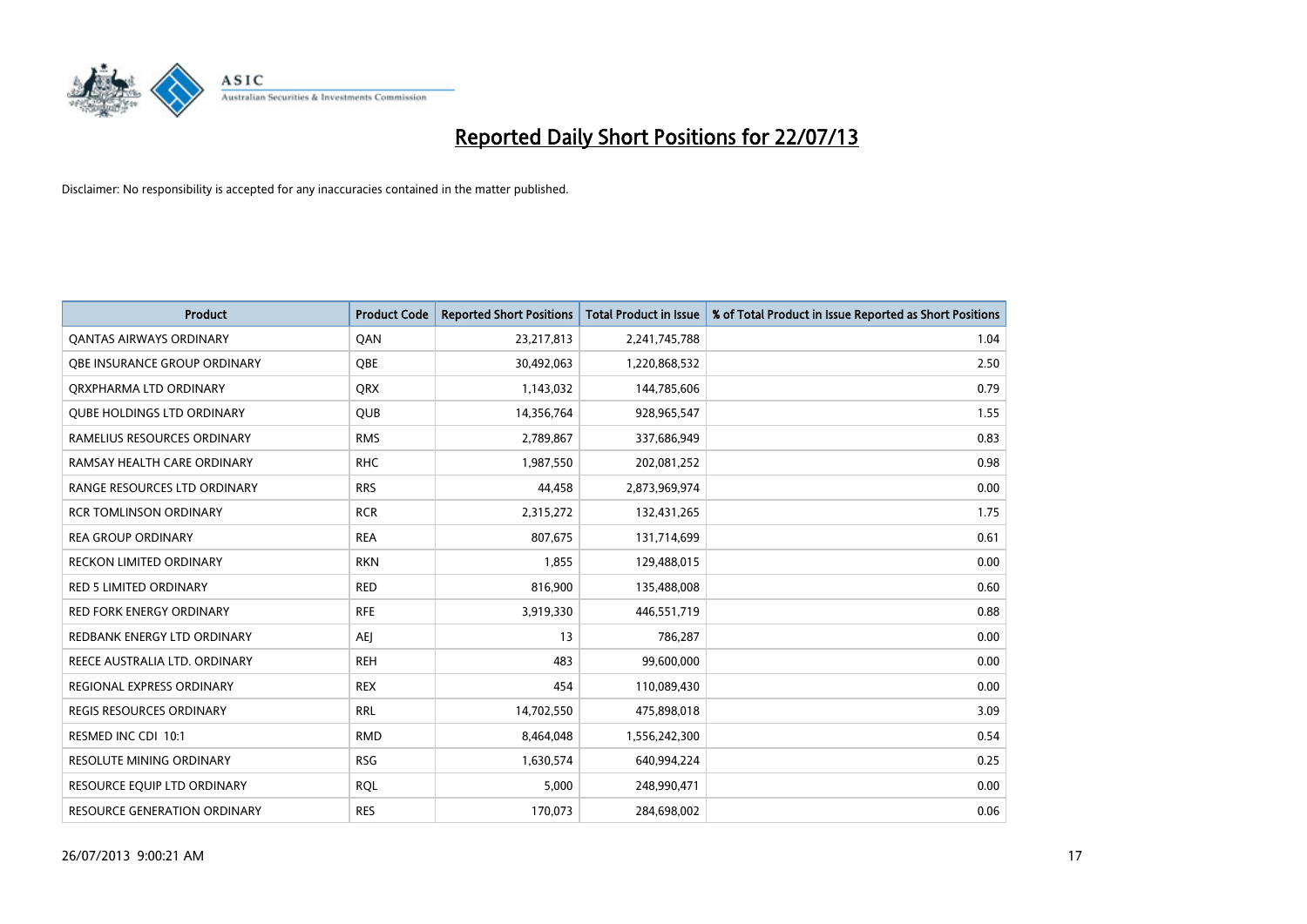

| <b>Product</b>                        | <b>Product Code</b> | <b>Reported Short Positions</b> | <b>Total Product in Issue</b> | % of Total Product in Issue Reported as Short Positions |
|---------------------------------------|---------------------|---------------------------------|-------------------------------|---------------------------------------------------------|
| <b>RETAIL FOOD GROUP ORDINARY</b>     | <b>RFG</b>          | 2,418,388                       | 130,301,190                   | 1.86                                                    |
| REX MINERALS LIMITED ORDINARY         | <b>RXM</b>          | 1,683,154                       | 188,907,284                   | 0.89                                                    |
| RHG LIMITED ORDINARY                  | <b>RHG</b>          | 1,051,083                       | 308,483,177                   | 0.34                                                    |
| <b>RIALTO ENERGY ORDINARY</b>         | <b>RIA</b>          | 41                              | 786,649,489                   | 0.00                                                    |
| RIDLEY CORPORATION ORDINARY           | <b>RIC</b>          | 835,285                         | 307,817,071                   | 0.27                                                    |
| RIO TINTO LIMITED ORDINARY            | <b>RIO</b>          | 5,653,973                       | 435,758,720                   | 1.30                                                    |
| ROBUST RESOURCES ORDINARY             | <b>ROL</b>          | 10,000                          | 88,139,423                    | 0.01                                                    |
| ROC OIL COMPANY ORDINARY              | <b>ROC</b>          | 1,847,150                       | 683,235,552                   | 0.27                                                    |
| SAI GLOBAL LIMITED ORDINARY           | SAI                 | 12,787,178                      | 209,440,120                   | 6.11                                                    |
| SALMAT LIMITED ORDINARY               | <b>SLM</b>          | 62,710                          | 159,812,799                   | 0.04                                                    |
| SANDFIRE RESOURCES ORDINARY           | <b>SFR</b>          | 4,014,845                       | 155,640,968                   | 2.58                                                    |
| SANTANA MINERALS LTD ORDINARY         | SMI                 | 488,715                         | 97,725,799                    | 0.50                                                    |
| <b>SANTOS LTD ORDINARY</b>            | <b>STO</b>          | 5,360,506                       | 965,584,404                   | 0.56                                                    |
| SARACEN MINERAL ORDINARY              | SAR                 | 21,168,671                      | 595,263,186                   | 3.56                                                    |
| SCA PROPERTY GROUP STAPLED SECURITIES | SCP                 | 32,596,069                      | 642,417,140                   | 5.07                                                    |
| SEDGMAN LIMITED ORDINARY              | SDM                 | 631,305                         | 220,368,310                   | 0.29                                                    |
| SEEK LIMITED ORDINARY                 | <b>SEK</b>          | 20,661,601                      | 337,833,019                   | 6.12                                                    |
| SELECT HARVESTS ORDINARY              | SHV                 | 25,264                          | 57,462,851                    | 0.04                                                    |
| SENEX ENERGY LIMITED ORDINARY         | <b>SXY</b>          | 7,747,673                       | 1,140,804,837                 | 0.68                                                    |
| SERVCORP LIMITED ORDINARY             | SRV                 | 342                             | 98,432,275                    | 0.00                                                    |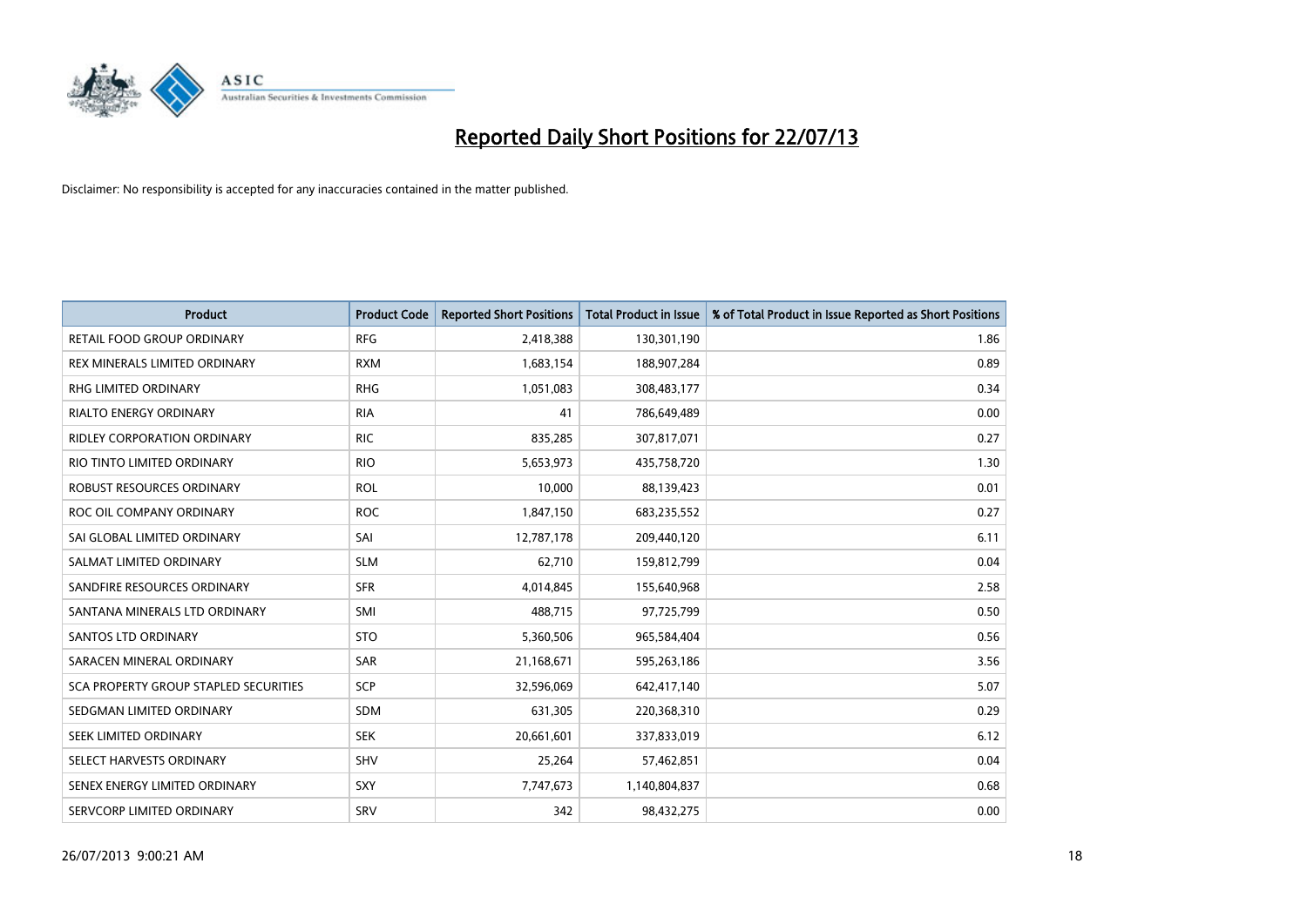

| <b>Product</b>                           | <b>Product Code</b> | <b>Reported Short Positions</b> | <b>Total Product in Issue</b> | % of Total Product in Issue Reported as Short Positions |
|------------------------------------------|---------------------|---------------------------------|-------------------------------|---------------------------------------------------------|
| SERVICE STREAM ORDINARY                  | <b>SSM</b>          | 477,216                         | 283,418,867                   | 0.17                                                    |
| SEVEN GROUP HOLDINGS ORDINARY            | <b>SVW</b>          | 3,439,649                       | 308,160,281                   | 1.12                                                    |
| SEVEN WEST MEDIA LTD ORDINARY            | <b>SWM</b>          | 4,447,690                       | 999,160,872                   | 0.45                                                    |
| SIGMA PHARMACEUTICAL ORDINARY            | <b>SIP</b>          | 6,774,560                       | 1,135,152,441                 | 0.60                                                    |
| SIHAYO GOLD LIMITED ORDINARY             | <b>SIH</b>          | 1                               | 844,832,293                   | 0.00                                                    |
| SILEX SYSTEMS ORDINARY                   | <b>SLX</b>          | 1,848,133                       | 170,249,150                   | 1.09                                                    |
| SILVER CHEF LIMITED ORDINARY             | SIV                 | 56.646                          | 28,762,745                    | 0.20                                                    |
| SILVER LAKE RESOURCE ORDINARY            | <b>SLR</b>          | 9,389,641                       | 379,048,750                   | 2.48                                                    |
| SIMS METAL MGMT LTD ORDINARY             | SGM                 | 9,311,835                       | 204,314,281                   | 4.56                                                    |
| SINGAPORE TELECOMM. CHESS DEPOSITARY INT | SGT                 | 839,550                         | 193,182,091                   | 0.43                                                    |
| SIRIUS RESOURCES NL ORDINARY             | <b>SIR</b>          | 4,330,945                       | 226,270,167                   | 1.91                                                    |
| SIRTEX MEDICAL ORDINARY                  | <b>SRX</b>          | 590,033                         | 56,079,887                    | 1.05                                                    |
| SKILLED GROUP LTD ORDINARY               | <b>SKE</b>          | 5,038,468                       | 233,533,526                   | 2.16                                                    |
| <b>SLATER &amp; GORDON ORDINARY</b>      | SGH                 | 942                             | 197,109,265                   | 0.00                                                    |
| SMS MANAGEMENT, ORDINARY                 | SMX                 | 1,840,619                       | 69,919,865                    | 2.63                                                    |
| SONIC HEALTHCARE ORDINARY                | <b>SHL</b>          | 8,422,474                       | 397,205,681                   | 2.12                                                    |
| SOUL PATTINSON (W.H) ORDINARY            | SOL                 | 75,205                          | 239,395,320                   | 0.03                                                    |
| SOUTH BOULDER MINES ORDINARY             | <b>STB</b>          | 15,728                          | 127,952,826                   | 0.01                                                    |
| SP AUSNET STAPLED SECURITIES             | <b>SPN</b>          | 36,982,597                      | 3,376,325,523                 | 1.10                                                    |
| SPARK INFRASTRUCTURE STAPLED NOTE & UNIT | SKI                 | 56,173,540                      | 1,326,734,264                 | 4.23                                                    |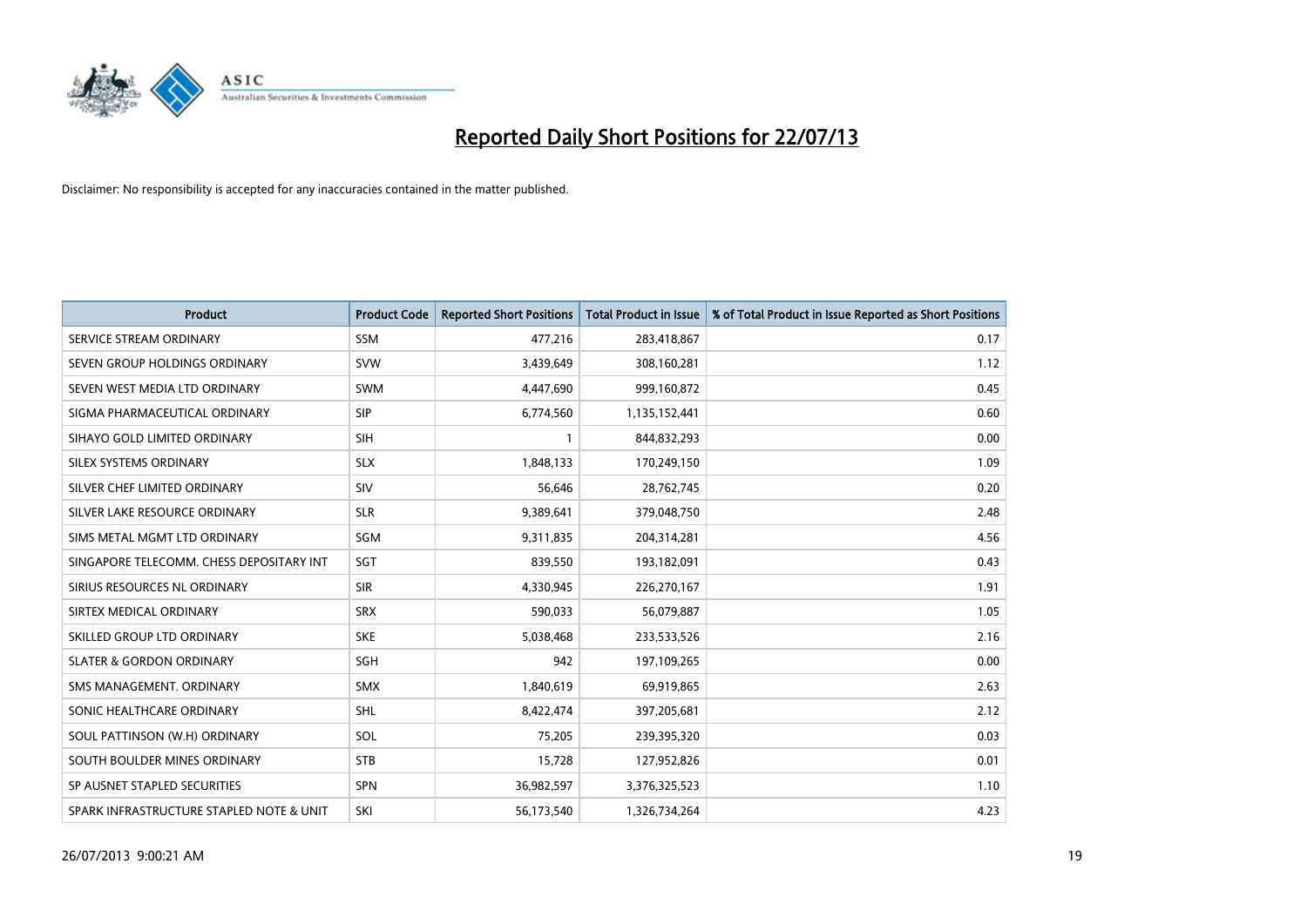

| <b>Product</b>                   | <b>Product Code</b> | <b>Reported Short Positions</b> | <b>Total Product in Issue</b> | % of Total Product in Issue Reported as Short Positions |
|----------------------------------|---------------------|---------------------------------|-------------------------------|---------------------------------------------------------|
| SPDR 200 FUND ETF UNITS          | <b>STW</b>          | 39,582                          | 45,278,688                    | 0.09                                                    |
| SPECIALTY FASHION ORDINARY       | <b>SFH</b>          | 60,000                          | 192,236,121                   | 0.03                                                    |
| ST BARBARA LIMITED ORDINARY      | <b>SBM</b>          | 25,910,726                      | 488,074,077                   | 5.31                                                    |
| STARPHARMA HOLDINGS ORDINARY     | <b>SPL</b>          | 15,355,706                      | 283,864,948                   | 5.41                                                    |
| STHN CROSS MEDIA ORDINARY        | SXL                 | 8,395,375                       | 704,858,524                   | 1.19                                                    |
| STOCKLAND UNITS/ORD STAPLED      | SGP                 | 7,750,049                       | 2,305,750,747                 | 0.34                                                    |
| STRAITS RES LTD. ORDINARY        | <b>SRO</b>          | 45,650                          | 1,164,150,159                 | 0.00                                                    |
| STW COMMUNICATIONS ORDINARY      | SGN                 | 1,151,350                       | 403,828,512                   | 0.29                                                    |
| SUNCORP GROUP LTD ORDINARY       | <b>SUN</b>          | 7,927,940                       | 1,286,600,980                 | 0.62                                                    |
| SUNDANCE ENERGY ORDINARY         | <b>SEA</b>          | 468,705                         | 462,600,237                   | 0.10                                                    |
| SUNDANCE RESOURCES ORDINARY      | SDL                 | 47,257,322                      | 3,072,110,985                 | 1.54                                                    |
| SUNLAND GROUP LTD ORDINARY       | <b>SDG</b>          | 18,391                          | 189,417,674                   | 0.01                                                    |
| SUPER RET REP LTD ORDINARY       | SUL                 | 901,680                         | 196,472,811                   | 0.46                                                    |
| SYD AIRPORT STAPLED US PROHIBIT. | <b>SYD</b>          | 17,798,865                      | 1,861,210,782                 | 0.96                                                    |
| SYRAH RESOURCES ORDINARY         | <b>SYR</b>          | 578,736                         | 147,867,623                   | 0.39                                                    |
| TABCORP HOLDINGS LTD ORDINARY    | <b>TAH</b>          | 19,197,376                      | 744,885,690                   | 2.58                                                    |
| TANAMI GOLD NL ORDINARY          | <b>TAM</b>          | 178,918                         | 587,548,523                   | 0.03                                                    |
| TAP OIL LIMITED ORDINARY         | <b>TAP</b>          | 255,785                         | 241,608,606                   | 0.11                                                    |
| TASSAL GROUP LIMITED ORDINARY    | <b>TGR</b>          | 254,326                         | 146,304,404                   | 0.17                                                    |
| TATTS GROUP LTD ORDINARY         | <b>TTS</b>          | 16,706,035                      | 1,402,708,406                 | 1.19                                                    |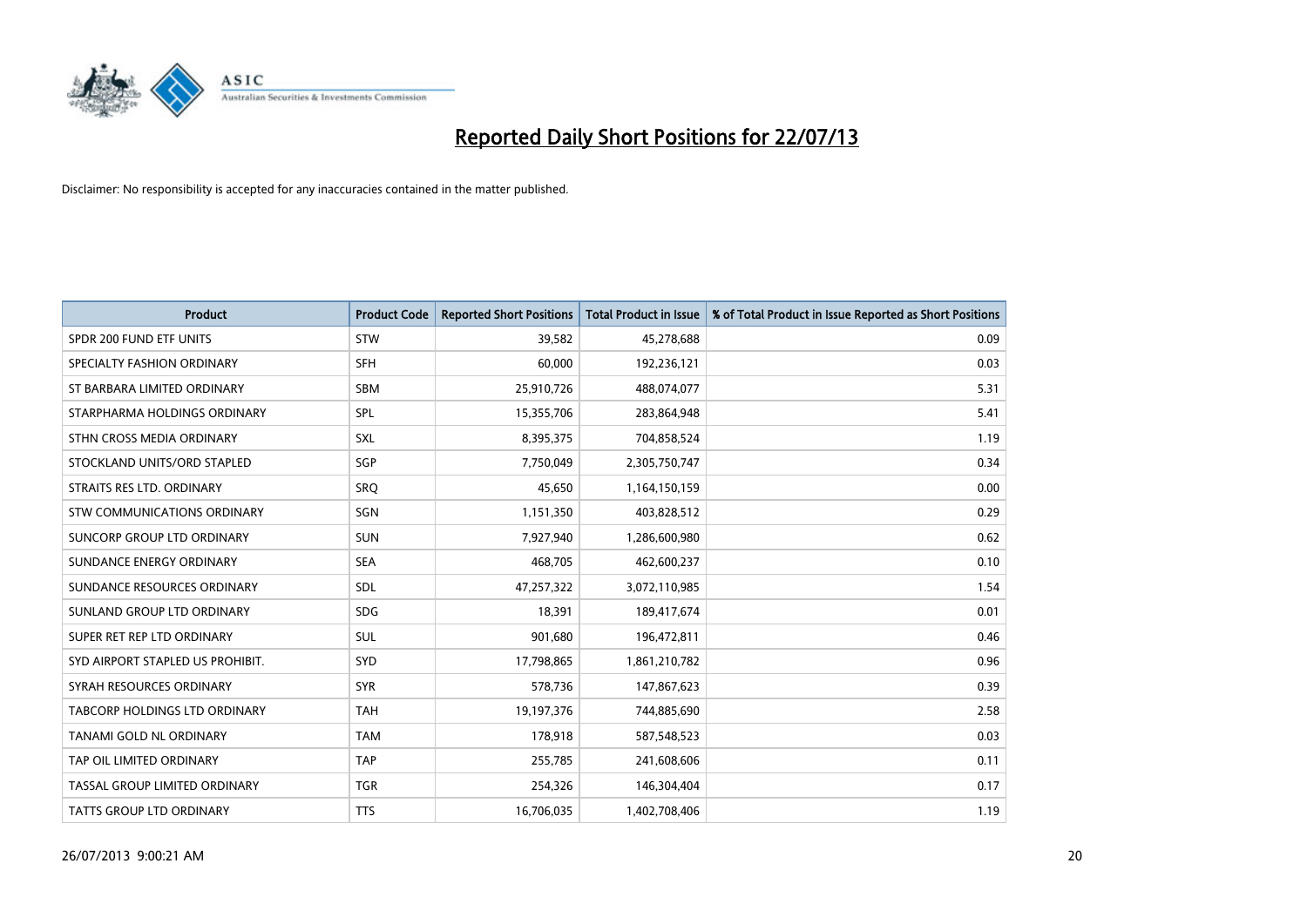

| <b>Product</b>                        | <b>Product Code</b> | <b>Reported Short Positions</b> | <b>Total Product in Issue</b> | % of Total Product in Issue Reported as Short Positions |
|---------------------------------------|---------------------|---------------------------------|-------------------------------|---------------------------------------------------------|
| TELECOM CORPORATION ORDINARY          | <b>TEL</b>          | 11,458,696                      | 1,817,088,869                 | 0.63                                                    |
| TELSTRA CORPORATION. ORDINARY         | <b>TLS</b>          | 54,870,250                      | 12,443,074,357                | 0.44                                                    |
| TEN NETWORK HOLDINGS ORDINARY         | <b>TEN</b>          | 125,061,792                     | 2,586,970,845                 | 4.83                                                    |
| TERANGA GOLD CORP CDI 1:1             | <b>TGZ</b>          | 44,605                          | 133,042,143                   | 0.03                                                    |
| THE REJECT SHOP ORDINARY              | <b>TRS</b>          | 1,820,207                       | 28,826,248                    | 6.31                                                    |
| THE TRUST COMP LTD ORDINARY           | <b>TRU</b>          | 2,468                           | 33,657,334                    | 0.01                                                    |
| THORN GROUP LIMITED ORDINARY          | <b>TGA</b>          | 33,102                          | 147,712,799                   | 0.02                                                    |
| TIGER RESOURCES ORDINARY              | TGS                 | 878,202                         | 674,770,269                   | 0.13                                                    |
| TOLL HOLDINGS LTD ORDINARY            | <b>TOL</b>          | 34,382,956                      | 717,133,875                   | 4.79                                                    |
| TOX FREE SOLUTIONS ORDINARY           | <b>TOX</b>          | 883,701                         | 132,519,859                   | 0.67                                                    |
| TPG TELECOM LIMITED ORDINARY          | <b>TPM</b>          | 1,059,203                       | 793,808,141                   | 0.13                                                    |
| TRADE ME GROUP ORDINARY               | <b>TME</b>          | 347,167                         | 396,017,568                   | 0.09                                                    |
| <b>TRANSFIELD SERVICES ORDINARY</b>   | <b>TSE</b>          | 28,406,025                      | 512,457,716                   | 5.54                                                    |
| TRANSPACIFIC INDUST, ORDINARY         | <b>TPI</b>          | 7,481,453                       | 1,578,563,490                 | 0.47                                                    |
| TRANSURBAN GROUP TRIPLE STAPLED SEC.  | <b>TCL</b>          | 1,508,144                       | 1,481,594,818                 | 0.10                                                    |
| TREASURY WINE ESTATE ORDINARY         | <b>TWE</b>          | 17,498,388                      | 647,227,144                   | 2.70                                                    |
| TROY RESOURCES LTD ORDINARY           | <b>TRY</b>          | 1,873,576                       | 164,568,698                   | 1.14                                                    |
| TWENTY-FIRST FOX INC A NON-VOTING CDI | <b>FOXLV</b>        | 1,773,420                       | 1,517,644,111                 | 0.12                                                    |
| TWENTY-FIRST FOX INC B VOTING CDI     | <b>FOX</b>          | 320,277                         | 798,520,953                   | 0.04                                                    |
| UGL LIMITED ORDINARY                  | UGL                 | 15,229,112                      | 166,511,240                   | 9.15                                                    |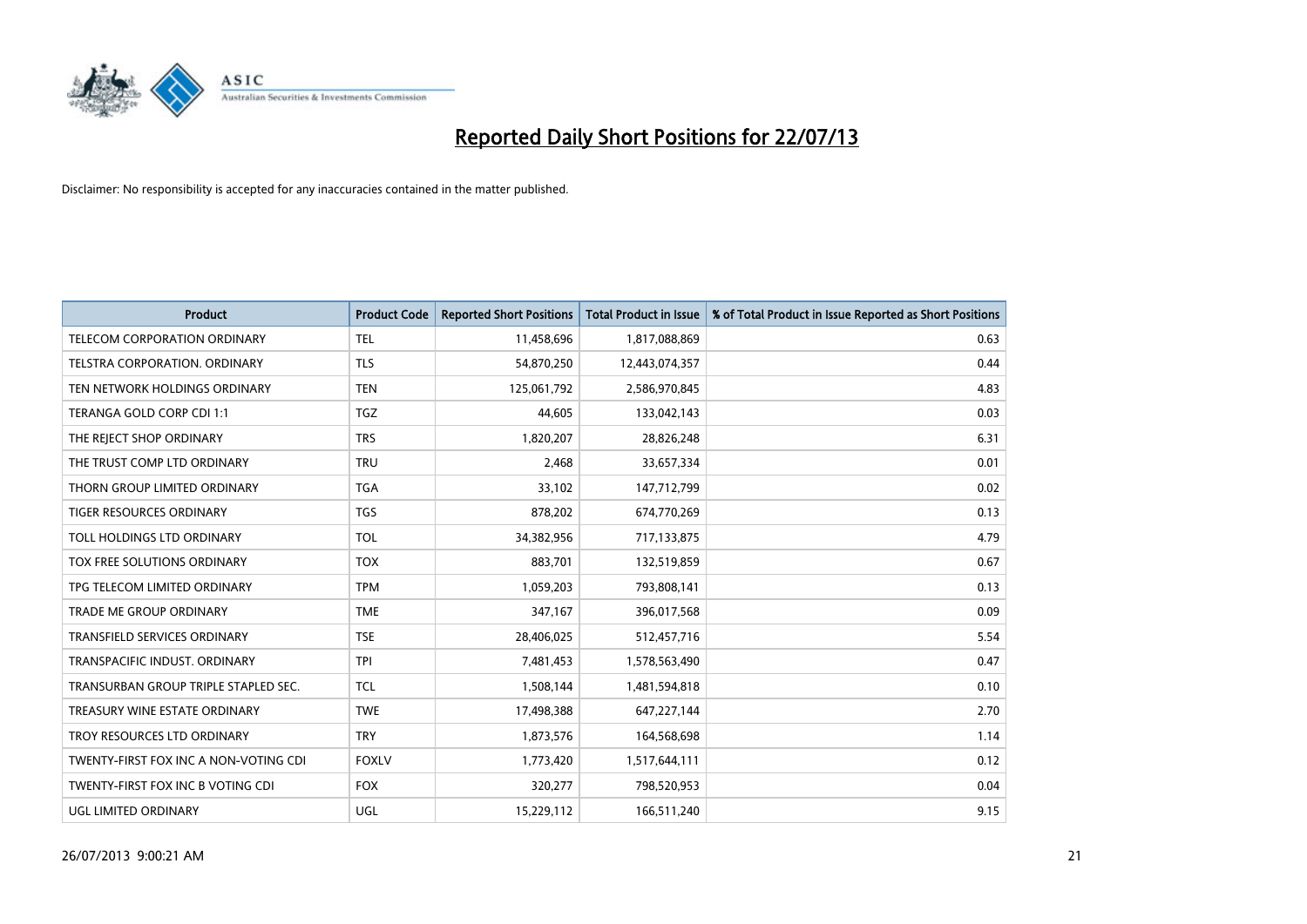

| <b>Product</b>                           | <b>Product Code</b> | <b>Reported Short Positions</b> | <b>Total Product in Issue</b> | % of Total Product in Issue Reported as Short Positions |
|------------------------------------------|---------------------|---------------------------------|-------------------------------|---------------------------------------------------------|
| <b>UXC LIMITED ORDINARY</b>              | <b>UXC</b>          | 716,975                         | 308,806,649                   | 0.23                                                    |
| VIRGIN AUS HLDG LTD ORDINARY             | <b>VAH</b>          | 78,724,936                      | 2,581,231,776                 | 3.05                                                    |
| <b>VIRTUS HEALTH LTD ORDINARY</b>        | <b>VRT</b>          | 319,491                         | 79,536,601                    | 0.40                                                    |
| <b>VOCUS COMMS LTD ORDINARY</b>          | <b>VOC</b>          | 14,790                          | 78,546,557                    | 0.02                                                    |
| <b>WATPAC LIMITED ORDINARY</b>           | <b>WTP</b>          | 82,427                          | 184,332,526                   | 0.04                                                    |
| <b>WDS LIMITED ORDINARY</b>              | <b>WDS</b>          | 7                               | 144,740,614                   | 0.00                                                    |
| <b>WEBIET LIMITED ORDINARY</b>           | <b>WEB</b>          | 1,405,290                       | 79,397,959                    | 1.77                                                    |
| <b>WESFARMERS LIMITED ORDINARY</b>       | <b>WES</b>          | 24,916,681                      | 1,006,671,453                 | 2.48                                                    |
| WESFARMERS LIMITED PARTIALLY PROTECTED   | <b>WESN</b>         | 117,226                         | 150,522,145                   | 0.08                                                    |
| WESTERN AREAS LTD ORDINARY               | <b>WSA</b>          | 20,297,027                      | 196,843,803                   | 10.31                                                   |
| WESTERN DESERT RES. ORDINARY             | <b>WDR</b>          | 2,189,845                       | 392,493,317                   | 0.56                                                    |
| WESTFIELD GROUP ORD/UNIT STAPLED SEC     | <b>WDC</b>          | 6,111,219                       | 2,169,560,150                 | 0.28                                                    |
| WESTFIELD RETAIL TST UNIT STAPLED        | <b>WRT</b>          | 15,632,780                      | 3,054,166,195                 | 0.51                                                    |
| WESTPAC BANKING CORP CONV PERPETUAL NOTE | <b>WBCPD</b>        | 5,500                           | 13,835,690                    | 0.04                                                    |
| WESTPAC BANKING CORP ORDINARY            | <b>WBC</b>          | 28,279,188                      | 3,103,729,084                 | 0.91                                                    |
| WHITE ENERGY COMPANY ORDINARY            | <b>WEC</b>          | 42,413                          | 322,974,494                   | 0.01                                                    |
| WHITEHAVEN COAL ORDINARY                 | <b>WHC</b>          | 104,023,914                     | 1,025,692,710                 | 10.14                                                   |
| WHK GROUP LIMITED ORDINARY               | <b>WHG</b>          | 1,552,332                       | 269,665,096                   | 0.58                                                    |
| WIDE BAY AUST LTD ORDINARY               | <b>WBB</b>          | 5,782                           | 36,238,600                    | 0.02                                                    |
| WINDIMURRA VANADIUM ORDINARY             | <b>WVL</b>          | 20,461                          | 19,284,366                    | 0.11                                                    |